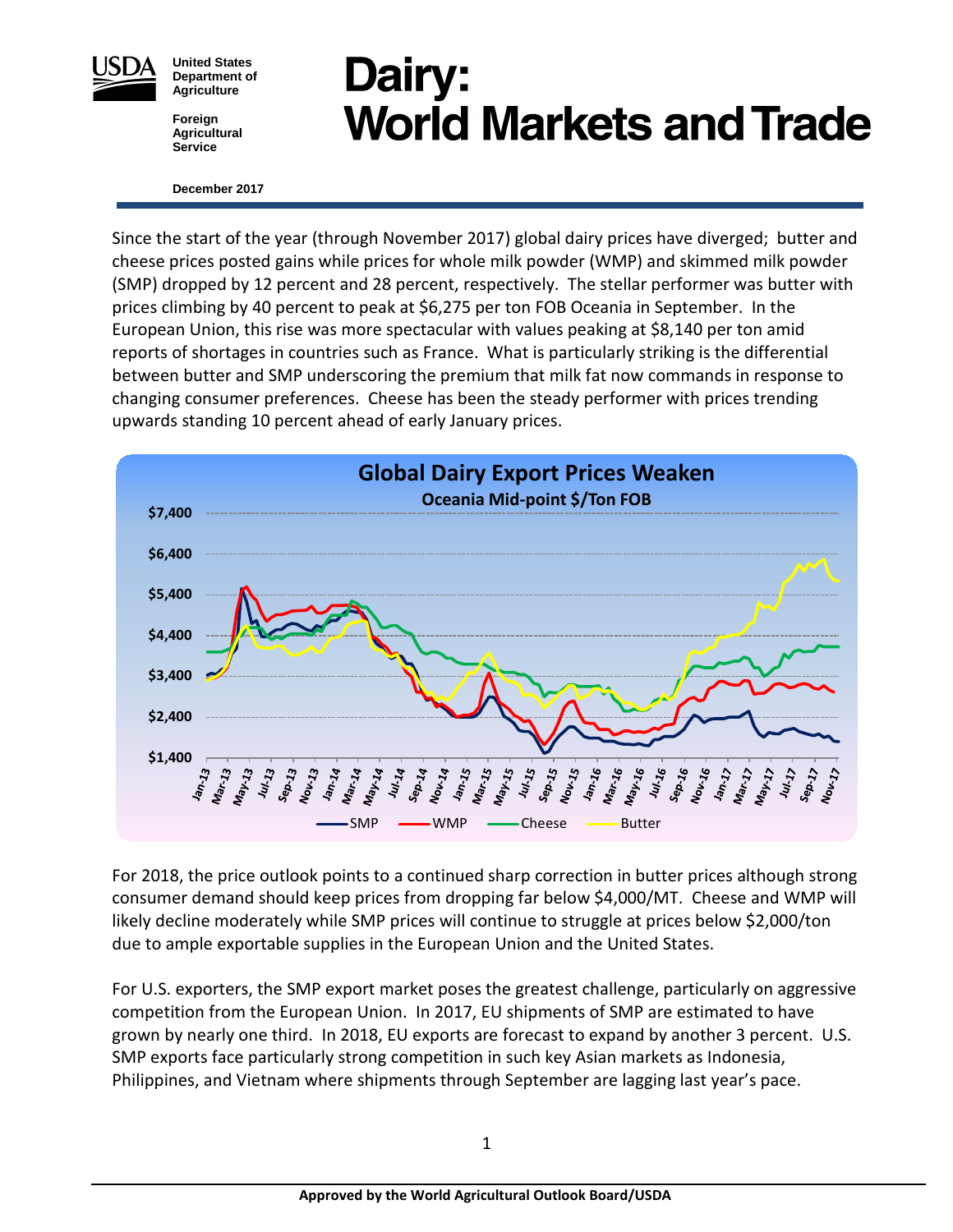## Dairy Production and Trade Developments

|                             | 2016  | 2017             | 2018 Forecast | 2017-2018 |
|-----------------------------|-------|------------------|---------------|-----------|
|                             |       | <b>Estimated</b> |               | Change %  |
| Argentina                   | 10.2  | 10.1             | 10.7          | 6%        |
| Australia                   | 9.5   | 9.3              | 9.5           | 2%        |
| <b>EU-28</b>                | 151.0 | 151.7            | 152.1         | 0%        |
| <b>New Zealand</b>          | 21.2  | 21.5             | 21.9          | 2%        |
| <b>United States</b>        | 96.3  | 97.8             | 99.5          | 2%        |
| <b>Major Exporter Total</b> | 288.2 | 290.4            | 293.7         | 1%        |

## **Milk Production Summary for Major Exporters (Million Tons)**

## **Fluid Milk:**

• Due to severe floods, milk production in **Argentina** for 2017 is revised down 3 percent to an estimated 10.1 million tons. This will be the second consecutive year of declines in milk output and represents a cut of nearly 14 percent since 2012 when milk production peaked at 11.7 million tons. In addition to the weather related problems, the dairy sector has been facing the challenge of high production costs, a weak infrastructure that is handicapping the distribution and efficiency of dairy operations, and the financial difficulties of the largest processor of fluid milk in Argentina. Sancor, Argentina's largest dairy cooperative with a processing capacity of up to 6 million liters annually, has significant debts some of which were incurred by sales of WMP to Venezuela. As a result of the financial pressure, four of the 16 processing plants it operates have been shut down.

Normal weather and improved financial conditions are expected in 2018 and milk output is forecast to rebound by 6 percent to 10.7 million tons. Farm prices are expected higher and continued consolidation in the dairy sector is likely to result in increased efficiencies. Most of the additional fluid milk is expected to be used in the production of cheese and butter.

• Milk production in **Australia** through September is trailing last year's pace by 3 percent year-over-year but favorable year-end conditions are expected to improve output in the last quarter. The Australian Bureau of Meteorology is forecasting a wetter than normal summer season for the southeast. As a result, the 2017 milk production forecast is revised up by 2 percent to 9.3 million tons despite expectations that the herd will shrink by 2 percent. Key factors that have supported this upward adjustment have been the higher farm gate prices and improved pasture conditions that raised output per-cow. In the first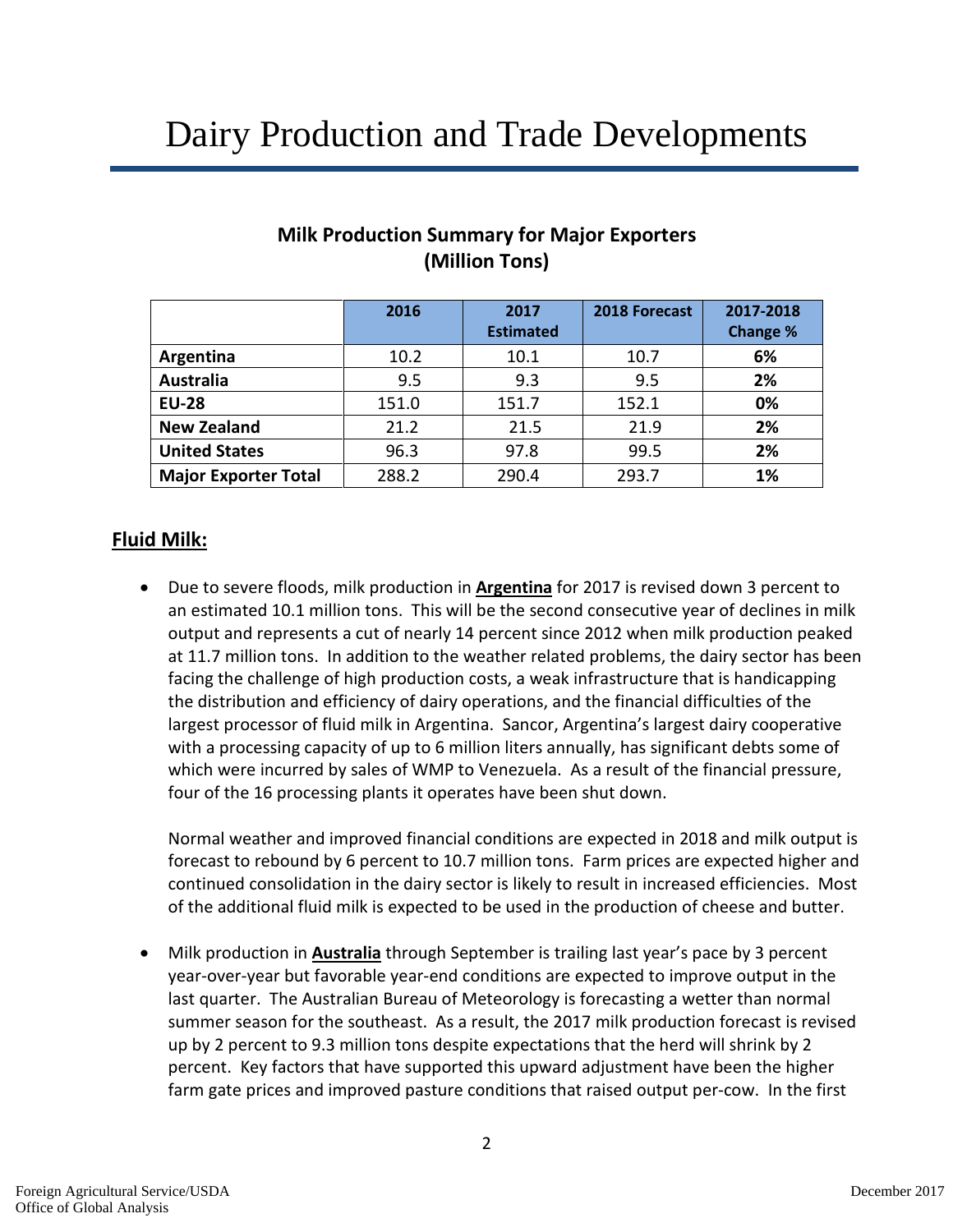

half of the year, farmers particularly benefitted from lower input costs for water and feed grains, although these have since risen. Nevertheless, the financial conditions during the

> year have been challenging with an estimated 5 percent of the dairy farms ceasing operation in the first half of the year. In 2016, there were 6,100 dairy farms which dropped to 5,800 farms in mid-2017.

The Australian dairy industry appears to be recovering and milk production for 2018 is forecast to grow to 9.5 million tons. Pasture conditions, herd rebuilding, and higher farmgate prices are expected to

underpin this increase.

Fluid milk exports have been expanding at a rapid pace climbing by 16 percent in 2016 and projected to grow by another 4 percent in 2017 to reach 200,000 tons. So far in 2017 through October, about one third of the milk has been shipped to China with most of the balance going to other Asian markets such as Singapore, Malaysia, and Hong Kong. This growth is expected to continue in 2018 with the export forecast pegged at 210,000 tons – 5 percent above 2017.

- Milk production in **Belarus** is forecast up nearly 2 percent in 2018, as the export market continues to drive processing demand higher. Growth in milk output is mostly attributed to rising per-cow productivity, as dairy cow numbers remain stable. The incentive to boost milk yields was strong during 2017 as returns were buoyed by a rise in global dairy product prices and the appreciation of the ruble. Belarus exports more than half of its butter, cheese, and milk powder production, mostly to Russia. Therefore, a stronger ruble had an outsized impact on prices received for Belarusian dairy products. Export demand is expected to remain firm during 2018, but growth may slow due to higher product stocks and higher milk production in Russia.
- Due to unfavorable weather conditions early in 2017, milk production in the **European Union** was down 1 percent the first half of the year versus 2016. However, a return to normal weather and higher milk prices coupled with lower feeds costs are expected to boost milk output in the second half. In July 2017, the average milk price was € 34 per 100 kg (\$17.80/cwt), up one third over the same month in 2016. By the end of September; however, cumulative EU milk production for the year was running nearly one-half of a percent ahead of last year over the comparable period. Current prices at €36.7 per 100 kg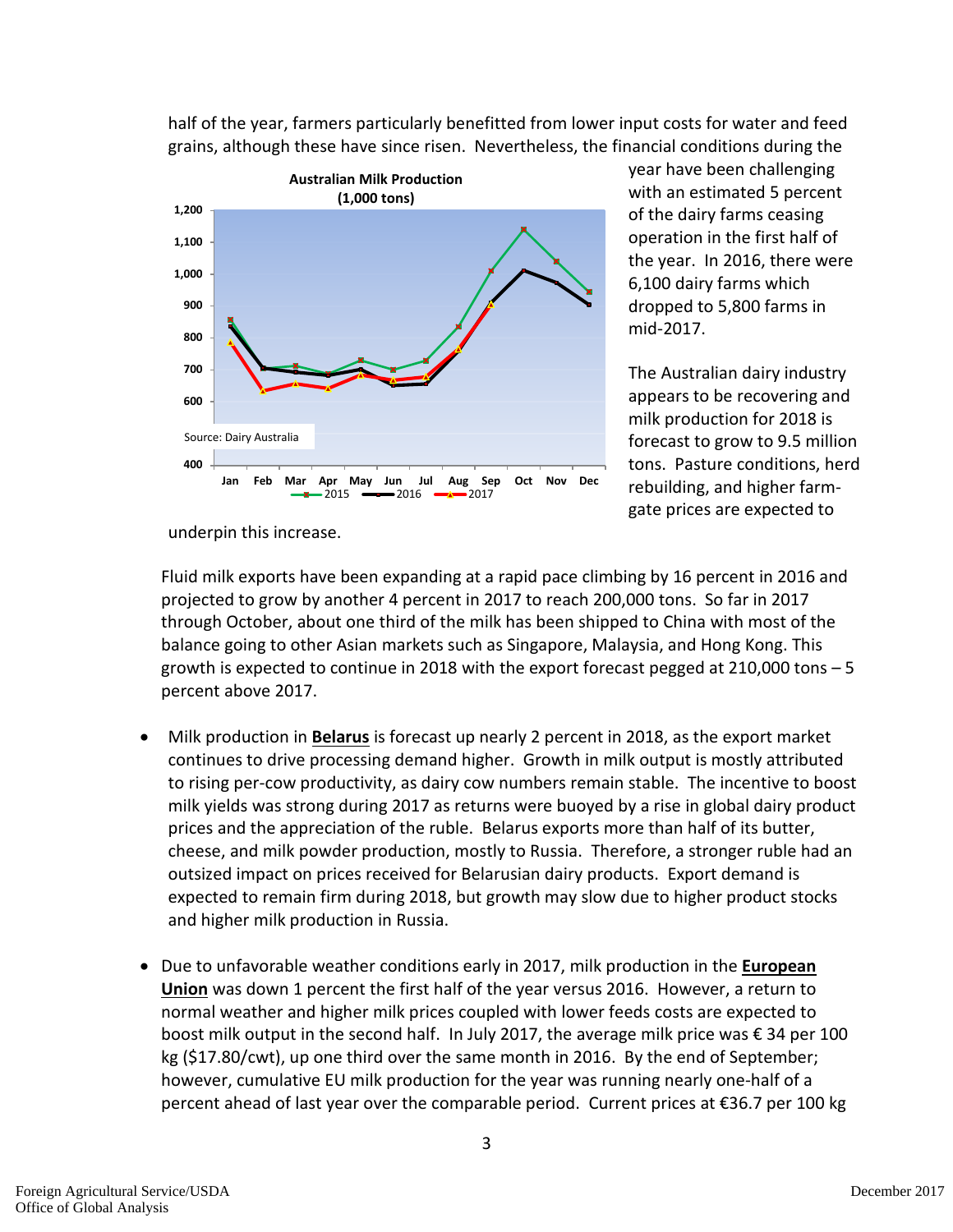(\$19.80/cwt) remain relatively strong and point to continued incentives to boost production through the end of the year. Consequently, the EU cow's milk output projection for 2017is revised up by 400,000 tons to 151.7 million tons.

The outlook for 2018 reflects dairy commodity prices which are currently slipping and the pressure significant surplus stocks of SMP are expected to have on the market until the EU Commission can find a solution to dispose of these stocks. Nonetheless, the herd is projected to remain stable and due to improved genetics, milk-per-cow yields are likely to rise. As a result, the milk output forecast is set at 152.1 million tons or up three-tenths of a percent over 2017. Most of the additional milk will likely be used for the production of cheese estimated to use about two thirds of all the milk produced.

In 2016, exports of fluid milk –primarily in the form of Ultra-high temperature (UHT) milk surged by 26 percent to hit a record 893,000 tons. This year, shipments of UHT have slowed significantly as exports to China through September are down 19 percent year-over-year. In 2016, China accounted for nearly 40 percent of all EU UHT shipments. In addition, shipments of fluid milk to Belarus have virtually ceased; in 2016, exports were 103,000 tons. As a result, the 2017 forecast for milk exports is scaled back 11 percent to 800,000 tons, breaking a 7-year upward trend. Shipments of UHT in 2018 are expected to remain stable at 2017 levels.

• Milk output in **New Zealand** has been impacted by a cut in the herd size which is now estimated at 4.9 million head rather than the 5.0 million originally forecast in December 2016. However, this has been somewhat offset by higher productivity with the average cow producing 4.4 tons of milk – up 3.5 percent from the previous year. For the past 10 years, milk-per-cow yields have on average increased by 2 percent annually largely due to improved genetics. Consequently, although the 2017 milk output projection is revised down to 21.5 million tons this still represents an expansion of some 316,000 tons or 1.5 percent from the previous year.



The forecast for 2018 points to growth in the dairy herd and a rise in milk production of 1 percent to 22.0 million tons largely due to higher milk per cow yields. There is also greater confidence in the future as prices announced by Fonterra for the 2017/2018 season are forecast at NZ\$6.40/kg milk solids  $(MS)$  – up 5 percent from the estimated 2016/17 average of NZ \$6.10/kg MS. Although this is not a substantial increase, it is estimated that the breakeven point for most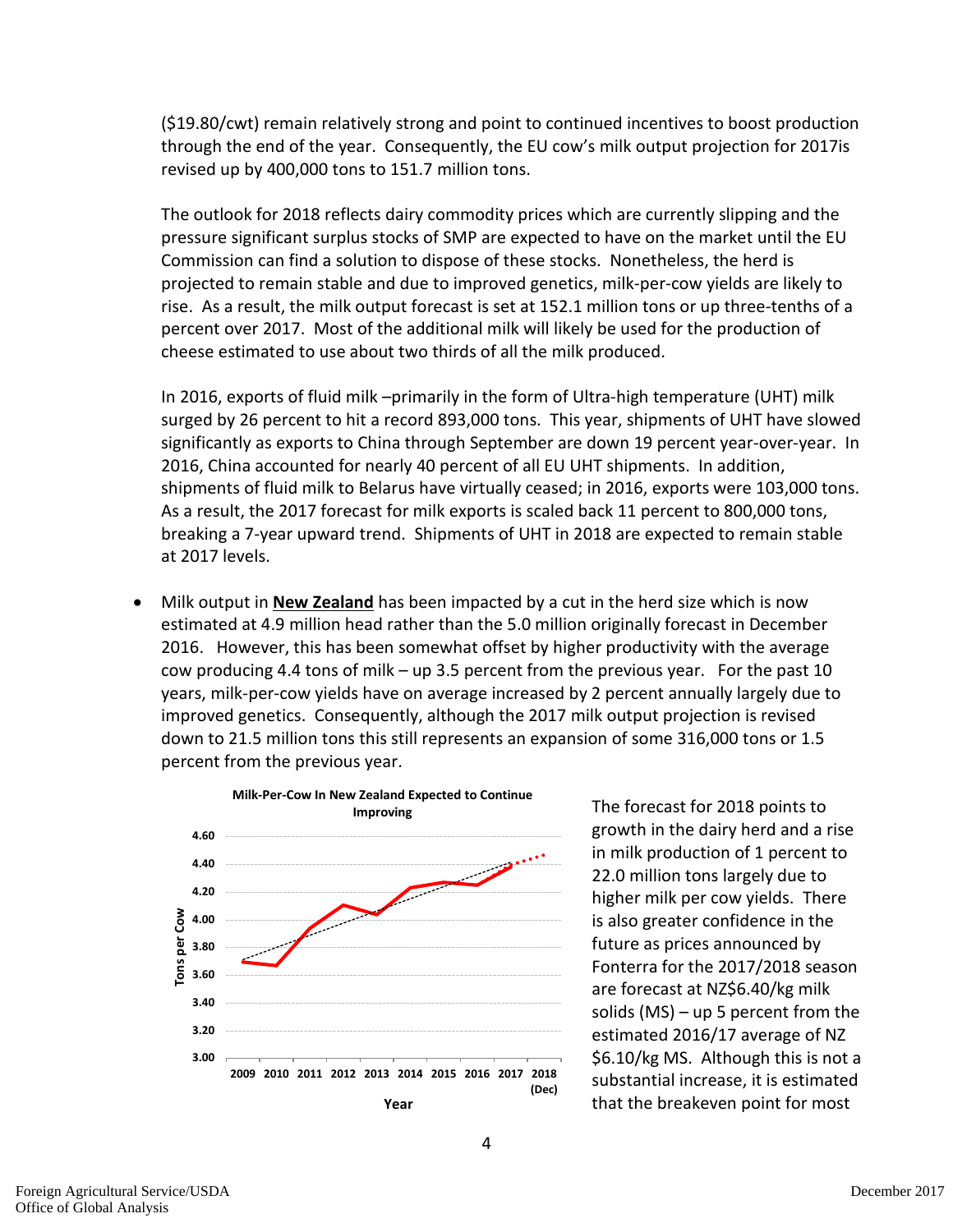dairy farms is around NZ\$5.00 – 5.50/kg MS. After several years of decline in the herd size, these stronger prices are likely to encourage farmers to expand herds albeit at a modest rate. In the future, environmental restrictions and increased costs of complying with these new limits are expected to restrain expansion.

- **Russia**'s milk production is forecast marginally lower in 2018, as gains at commercial dairies are completely offset by lower output from backyard farms. Returns accelerated during 2017 due to growth in global dairy product prices, especially for butter. A stronger ruble also lowered the cost of imported inputs for dairy farmers. These factors are expected to drive milk production during 2018. However, total output will continue to fall as profitability at backyard farms remains low due to higher costs and lower efficiency compared to commercial farms.
- **Ukraine's** milk production is forecast to decline modestly in 2018, as growth in milk yields is more than offset by continued contraction of the dairy herd. Milk prices strengthened during 2017, but remain relatively low. Economic growth in Ukraine is expected to pick up during 2018 and coupled with higher global dairy prices during 2017, stimulate milk production growth among commercial dairies. However, smallholder producers are likely to continue culling herds due to low profitability. Demand in the processing sector remains weak as few alternative export markets have emerged after the loss of its major cheese export market – Russia – in 2014.

## **Cheese:**

• The **New Zealand** 2017 export forecast for cheese at 350,000 tons remains unchanged from the previous forecast. Although sales to a number of destinations through October



are ahead of last year, shipments of cheese to the U.S. market are down by half. Most of the cheese exported to the United States appears to comprise primarily of Colby and Cheddar. In 2016, sales of cheese to the U.S. market totaled nearly 17,000 tons.

Cheese output in New Zealand is expected to grow in 2018 and exports are forecast to rise by 3 percent to 360,000 tons. While Australia and Japan have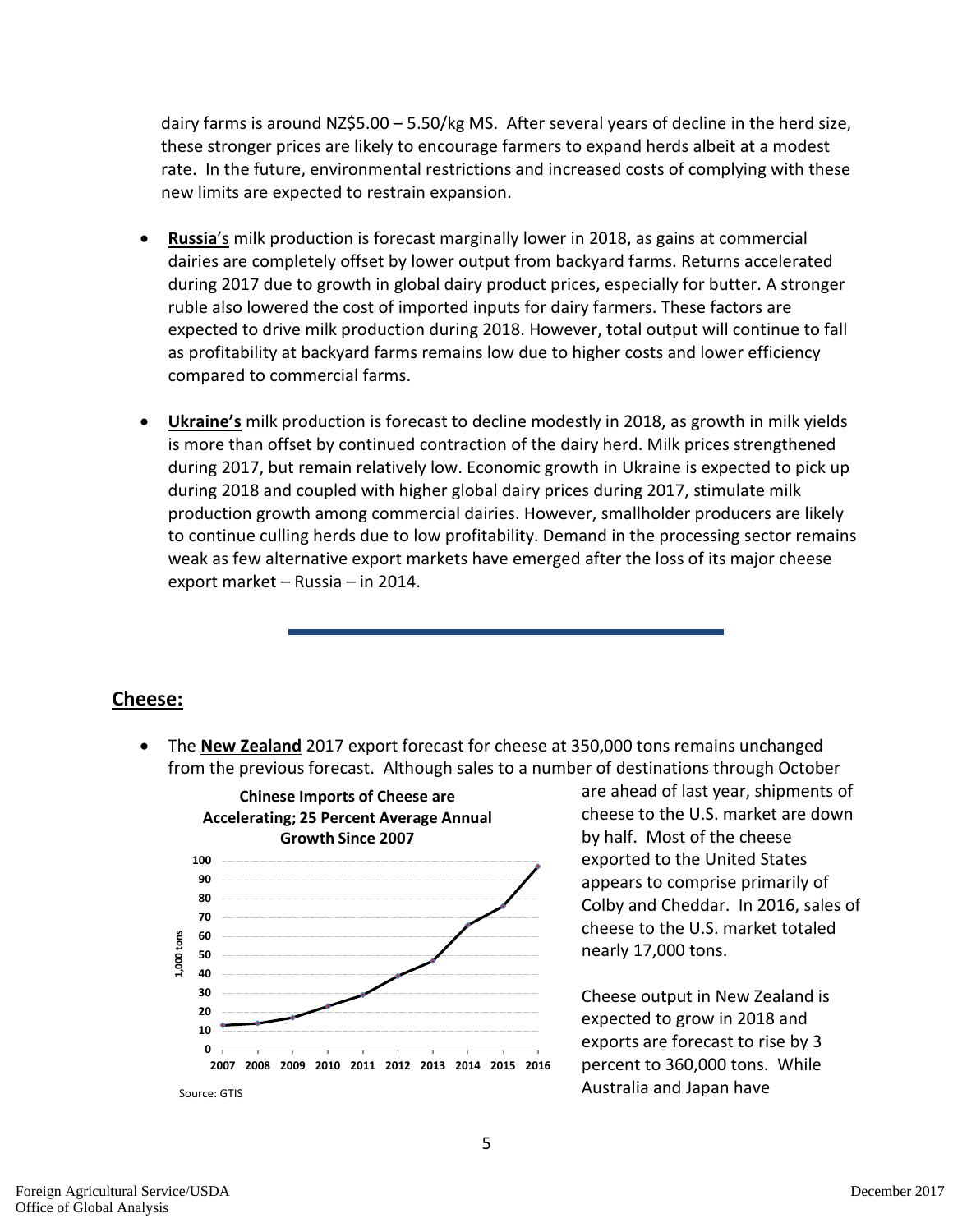traditionally been leading markets, China is rapidly becoming the prime destination. Over the past 10 years, China's imports of cheese have been growing rapidly and imports through October are currently up 19 percent over last year's comparable period, reaching 93,000 tons. New Zealand has supplied about half of the volume. Given the current pace China's imports will likely breach the 100,000 tons mark this year.

• The 2017 cheese production forecast for **European Union** is revised up slightly to 9.96 million tons reflecting the steady growth in domestic consumption. Cheese consumption in the European Union has been growing at an average pace of 1 percent since 2009 and is projected to continue at this rate in 2017 and 2018. Although exports thus far in 2017 have been slower than anticipated and the export forecast is trimmed to 830,000 tons this is still about 4 percent ahead of last year and remains a record. About one quarter of its total sales this year have been to the United States and Japan. This is not expected to change significantly in the future.

Cheese production in 2018 is anticipated to surpass the 10 million-ton mark and shipments are set to expand by 6 percent to reach 880,000 tons. Although there were some stocks under the EU's Private Storage Aid in 2017, these are expected to be drawn down during the year and no carry-in stocks are expected in 2018.

• **United States** exports of cheese in 2017 are rebounding following 2 years of disappointing results when shipments declined by nearly a quarter. Sales through October are up 22 percent over the comparable period in 2016. Exports to such key markets as Mexico, South Korea and Japan are all up over 10 percent over the same period. Although the export forecast has been trimmed slightly to 339,000 tons, this would still represent an impressive year-over-year gain of over 18 percent.



This momentum is expected to carry through 2018 as exports are anticipated to grow by 5 percent to reach 357,000 tons. U.S. exporters have faced strong competition primarily from the European Union. However, the recent strengthening of the euro vis-àvis the U.S. dollar will likely boost U.S. cheese competitiveness.

On the import side, after 3 years of rising cheese imports reaching 165,000 tons in 2016,

U.S. 2017 imports are expected to reverse course and drop down by 16 percent to an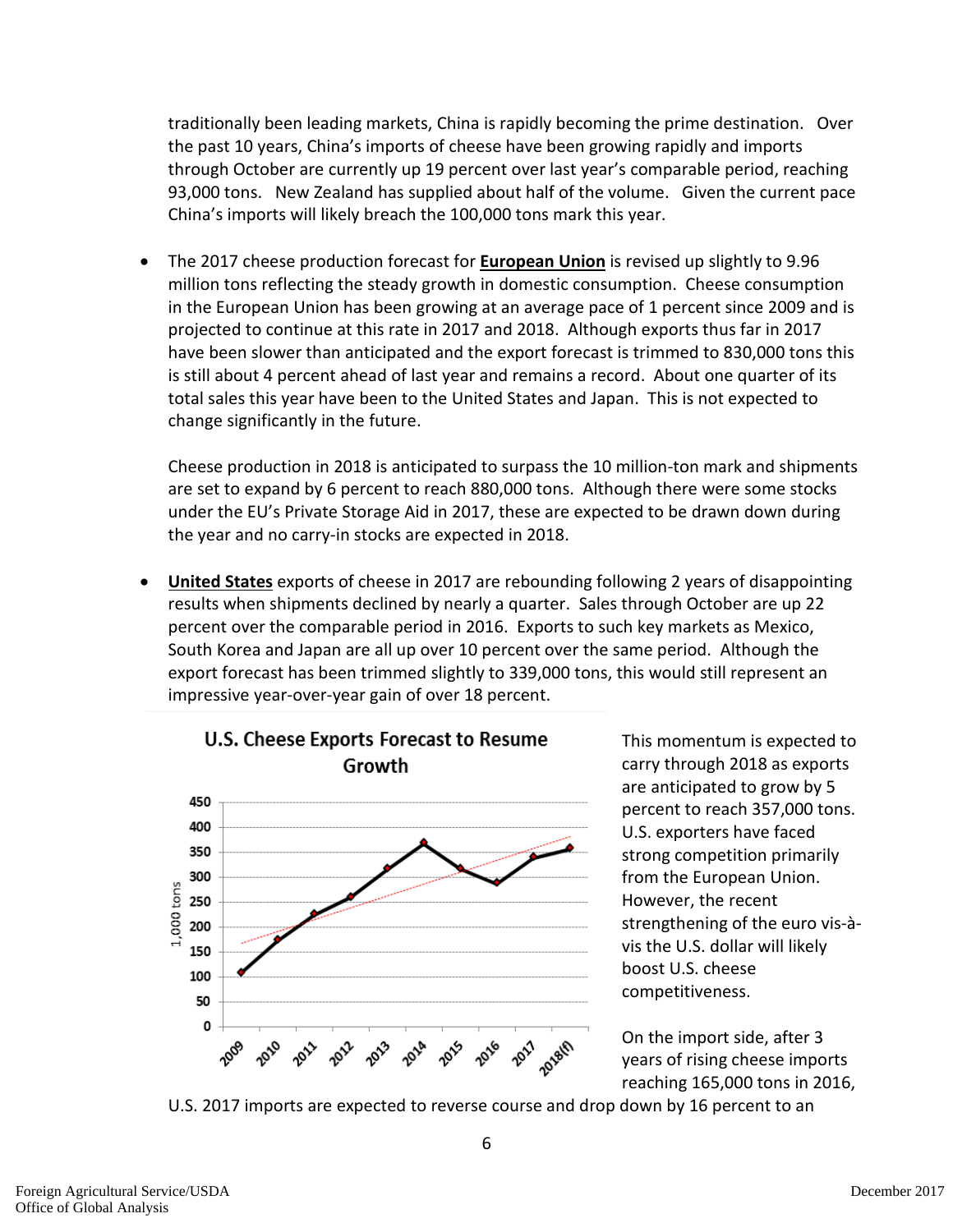estimated 139,000 tons. So far this year through October, year-over-year imports from the European Union are down 6 percent while imports from New Zealand have fallen by half. This trend is forecast to continue in 2018 as imports are slated to drop by another 5 percent to 132,000 tons. The U.S. cheese market has become more price-competitive and, anecdotally, it appears that there is a greater variety of U.S. cheeses available to consumers.

**Russia**'s cheese production is forecast higher in 2018, driven by growth in consumer demand and improved producer margins compared to butter. Demand for locallyproduced cheese will edge higher due to growth in consumer purchasing power as economic growth ticks up. Imports are forecast moderately higher as a stronger ruble boosts demand for higher-quality imported cheese. While the import ban continues to restrict supplies from the European Union and United States, shipments are on the rise from countries unaffected by the ban, including Switzerland and Chile. However, Belarus will remain the top supplier to Russia with imports from other countries remaining fairly small.

## **Butter:**

• Although international butter prices have hit record levels - over \$8,000 per ton in the European Union – shipments from major suppliers such as **New Zealand** and the European Union have not been able to take advantage of the situation and ramp up exports. New Zealand exports trail last year's pace and the forecast is revised down by 19 percent to

470,000 tons. Given the dismal outlook for the SMP market it appears that processors are unwilling to churn more butter at the risk of carrying burdensome supplies of co-products (SMP or skim solids). In New Zealand, butter output in 2017 is projected to drop by 5 percent relative to last year. In 2018, exports are set to expand by 7 percent supported by higher carry-in stocks and increased production. Shipments to key markets such as the European



Union, Mexico, and Egypt have declined this year, but these have been offset to some extent by increasing sales to the rapidly growing Chinese market. In China, rising incomes are encouraging consumption of butter while the processing sector, particularly the bakery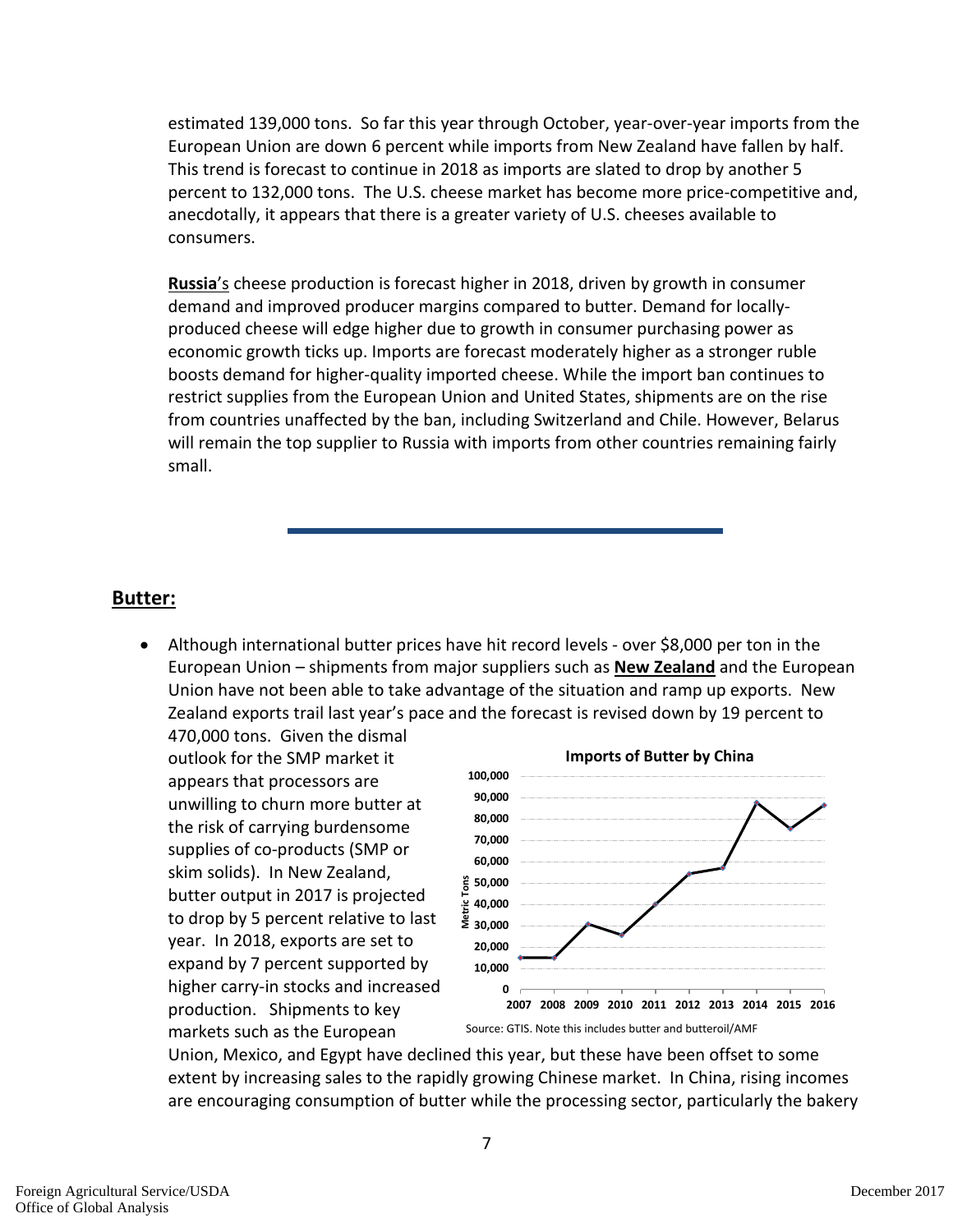industry, is starting to adopt butter as an ingredient.

• **European Union** butter production is trending lower this year in comparison to last year despite strong domestic demand and high prices. It appears that processors are limiting the production of butter given the difficulty in finding a market for the skim solids that are a coproduct of the butter making process. Given the current slow pace of shipments, the export forecast is revised down by 3 percent to 170,000 tons or 22 percent below last year's level.

In 2018, EU butter output is expected to rise marginally but overhanging supplies of SMP may limit the price incentives to expand butter production. The additional butter volumes will likely be channeled into the domestic market where demand is anticipated to remain strong. Without any significant stock accumulation, exportable supplies of butter will be limited and exports are expected to drop by 15 percent to 145,000 tons.

- **Belarus** butter production is forecast up in 2018 due to relatively strong global prices and steady export demand. With Russia extending its import ban on EU and U.S. dairy products and economic growth picking up across Former Soviet Union countries, Belarus's exports are forecast 4 percent higher. The country exports nearly two-thirds of its production and holds an 80-percent market share in Russia. Consumption is also expected to grow, but remains well below previous levels due to the strong export market.
- **Russia**'s butter production is forecast lower in 2018 due to record high stocks. Strong global butter prices pushed up producer margins and drove a near 7-percent rise in butter output during 2017. Supply growth outstripped demand growth and caused stocks to accumulate by the end of the year. High stocks will weigh on the market during 2018, with production expected to fall marginally and imports to stabilize. However, butter demand continues to gain with consumption expected to reach pre-recession (2014) levels in 2018. An improved economic outlook is driving up consumer demand for butter; food processors are increasing the use of milkfat in manufacturing, reversing the trend of substituting lower-cost vegetable oils.

## **Skimmed Milk Powder:**

• Exports of SMP from the **European Union** are booming and are projected to reach a record 759,000 tons for the year – a near one-third increase in volume over 2016. While 20 percent of the shipped amount this year has been destined to North African and Middle Eastern markets such as Algeria, Egypt, and Saudi Arabia, a significant portion has been flowing to Mexico and Asian markets. As a result, U.S. exports of SMP have faced strong market competition and erosion of market share. For Mexico, EU shipments of SMP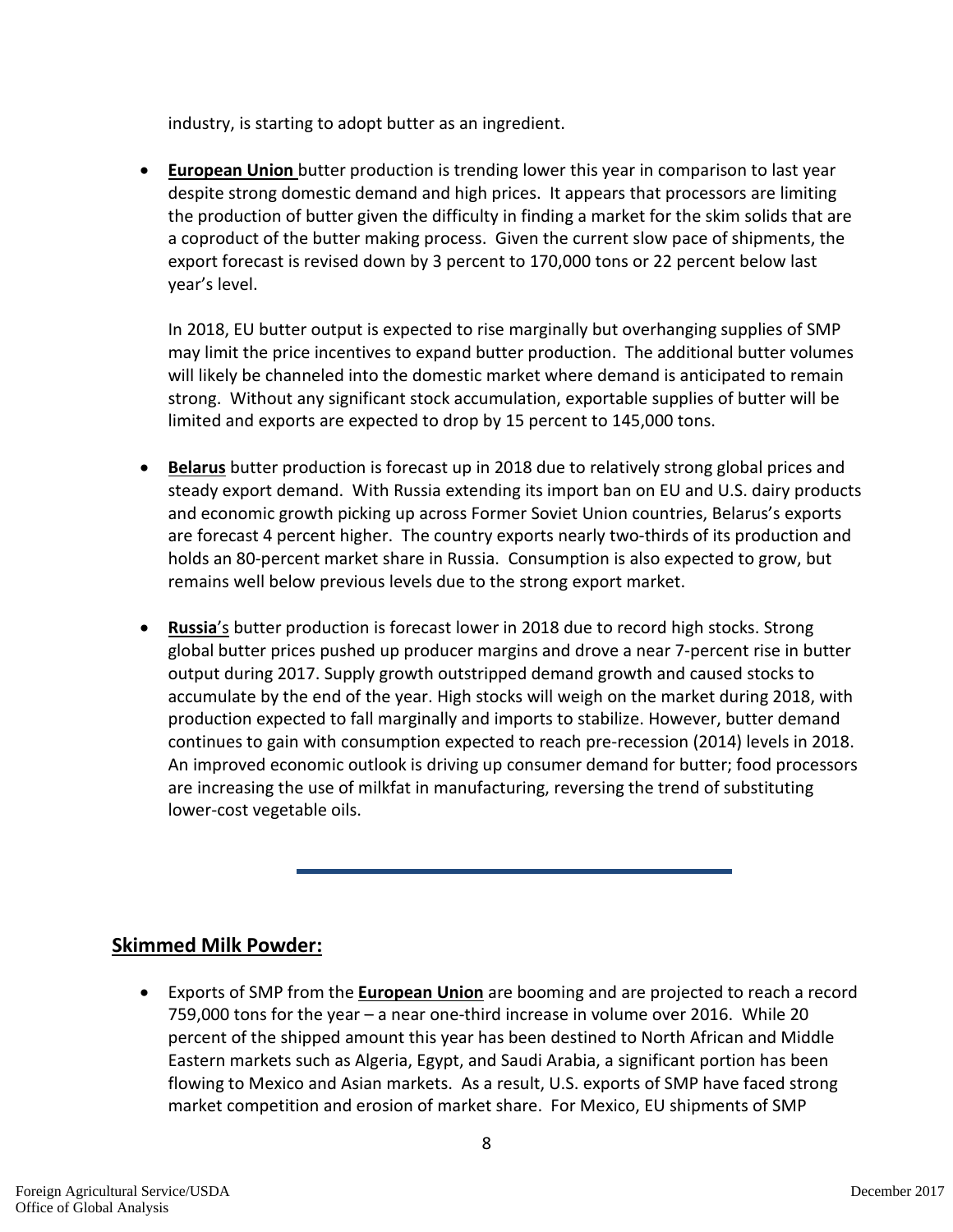through September total 37,000 tons or over 4 times the volume exported in 2016 for the comparable period.

In 2018, EU shipments of SMP are forecast to continue growing at a more moderate pace to reach 780,000 tons – up 3 percent from 2017. Despite this growth, the European Union is expected to carry-over substantial intervention stocks which will continue to weigh on global SMP markets. At the end of October, intervention stocks totaled 376,000 tons plus there was an additional 6,000 tons in the Private Storage Aid scheme. Due to the high volumes in intervention, the EU Commission is considering implementing a tendering process that would give the Commission the flexibility of controlling the flow of surplus SMP into intervention. No assumption is made concerning a change in policy and until the EU can resolve the issue of these stocks, the prospect for any price recovery of SMP will be dim.

• Following the implementation of the new ingredient Class 7 on February 1, 2017 in **Canada**, exports of SMP have accelerated to reach 61,000 tons by October, a growth rate of 214 percent year-over-year. Consequently, the 2017 export forecast is revised up by nearly 70 percent to 75,000 tons. Most of the SMP has so far been shipped to Mexico and the EU dominant markets of Egypt and Algeria.

For 2018, the Canadian Dairy Corporation (CDC) will likely raise milk production quota limits to satisfy strong domestic demand for milkfat. Increased domestic production would likely limit imports of butter and cream from the United States and New Zealand. This action is expected to raise SMP production and exports are forecast to grow by 13 percent to 85,000 tons.

• The **United States** SMP export forecast for 2017 is cut by 7 percent to 595,000 tons which is marginally higher than 2016 export levels. U.S. SMP exporters have been facing intense



competition from the European Union particularly in Asian markets. Nearly 50 percent of U.S. SMP shipments are destined to Mexico. While the volume of sales through October has been steady, the United States has lost market share in a growing Mexican import market to the European Union and, to a lesser extent, Canada. In the Asian markets, sales of U.S. SMP are lagging in such major markets as the Philippines, Indonesia, and Vietnam. However, in sharp contrast, sales of U.S. SMP to the fast growing China dairy market are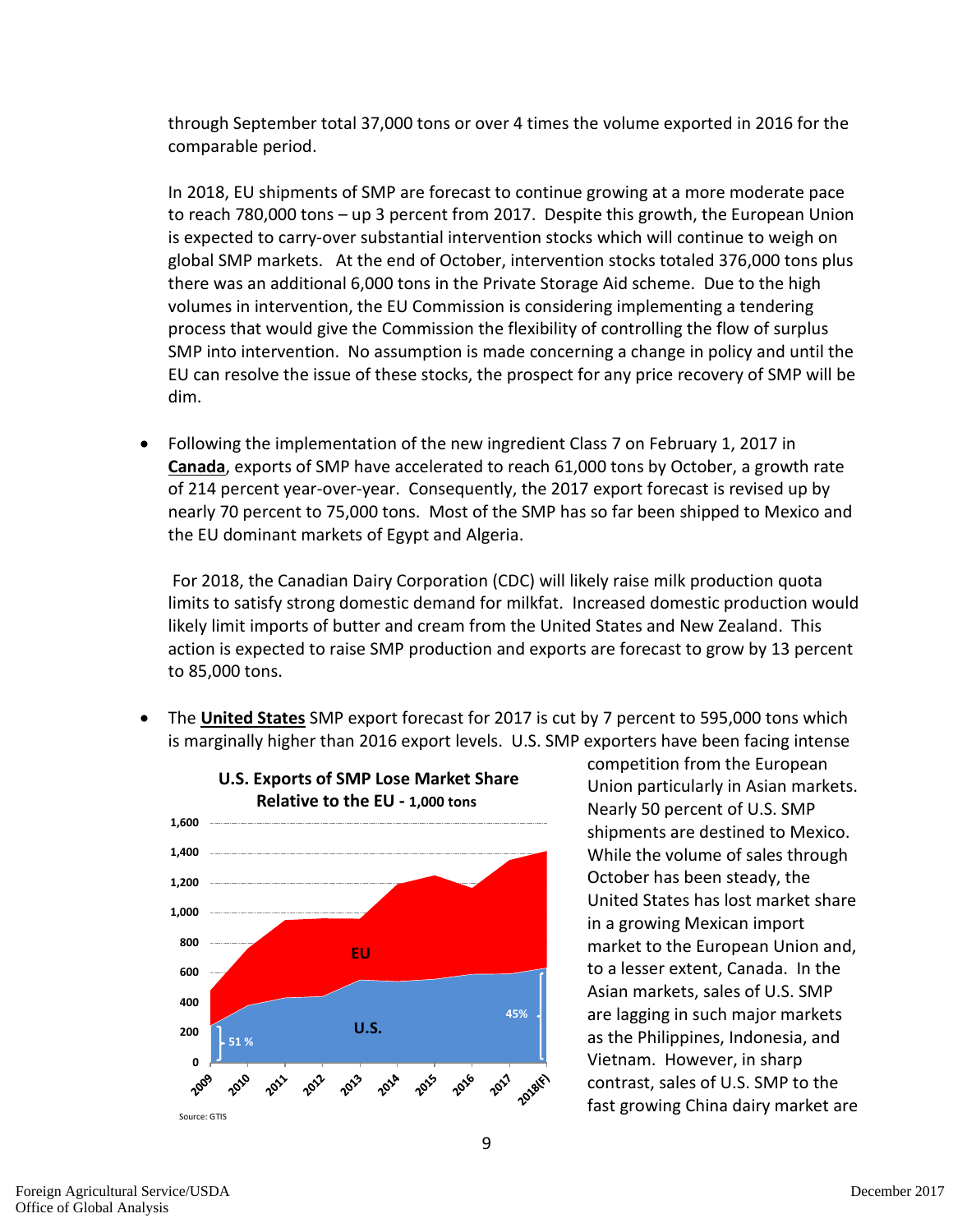nearly double last year's pace which bodes well for the future.

For 2018, the export forecast is raised by 7 percent to 635,000 tons as the recently weakening U.S. dollar and growing world import demand are expected to boost sales. In addition, beginning SMP stocks are expected to total 160,000 tons - up 57 percent relative to 2017 - providing ample exportable supplies.

• Imports of SMP by **Mexico** are set to grow by 8 percent to 310,000 tons in 2017. While domestic milk production is expected to expand by 1 percent in 2018, the growing demand by the processing sector for factory use milk will likely be met by imports of SMP. Consequently, the 2018 import forecast is pegged at 330,000 tons - up about 7 percent. The United States should remain the dominant supplier despite inroads made by the European Union and Canada in 2017.

## **Whole Milk Powder:**

• As a result of lower milk availability and lower export demand for WMP for **Argentina**, the WMP production forecast for 2017 is revised down by 21 percent to 146,000 tons – a decline of 7 percent from the previous year. The most evident impact of this has been in the pace of exports which so far this year through October are down 41 percent in



comparison to last year. Most of the WMP has been shipped to Brazil and Algeria while shipments to Venezuela which averaged around 55,000 tons annually between 2012 and 2016 have plunged to 3,000 tons.

Prospects for 2018 are expected to be brighter as shipments of WMP are expected to rebound by 10 percent to reach 160,000 tons. This will be the first time in 7 years that shipments reverse from trend and grow.

• After a sluggish first half of 2017, imports of WMP by **China** have accelerated since June and are now projected to reach 500,000 tons – a 25 percent upward revision from the original forecast. Part of the reason for raising imports appears to be due to a decline in domestic fluid milk production which is expected to drop by 1 percent in 2017 over the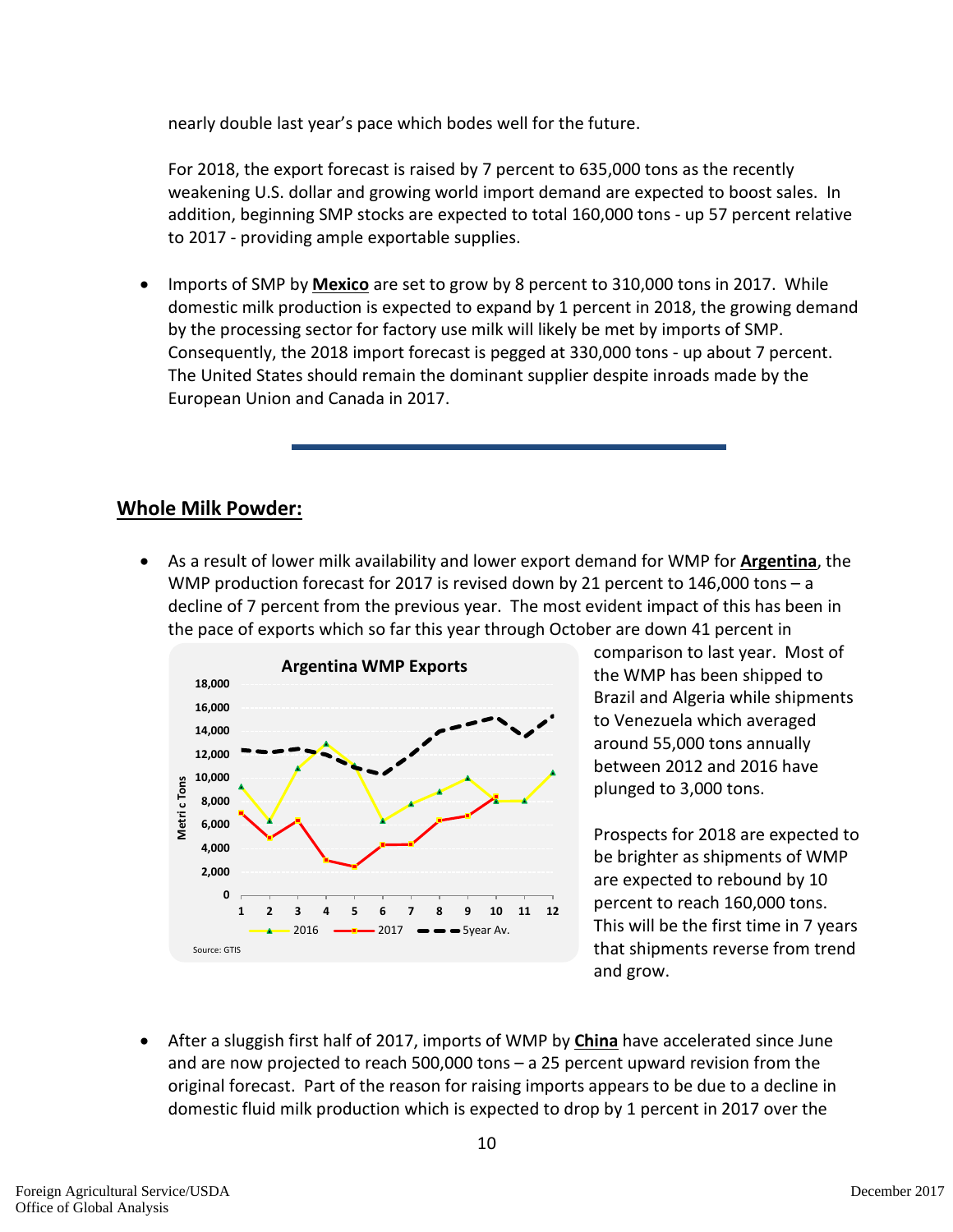previous year. China has a strong dependence on WMP specifically during months when



domestic milk supplies cannot meet demand. This is particularly evident from July through September when consumption tends to peak.

For next year, imports of WMP are set at 600,000 tons as the per capita consumption of WMP is expected to continue growing due to greater urbanization and higher disposable income levels.

• The **New Zealand** 2017 export forecast for WMP remains virtually unchanged from the previous forecast. At 1.3 million tons, it is roughly at the same level as last year. Although sales to China through October are up nearly 25 percent year-over-year, accounting for nearly a third of shipments so far, this has been offset by a loss of shipments to such major markets as Algeria and Saudi Arabia. For 2018, exports of WMP are expected to grow slightly to reach 1.4 million tons and China will likely remain the key customer.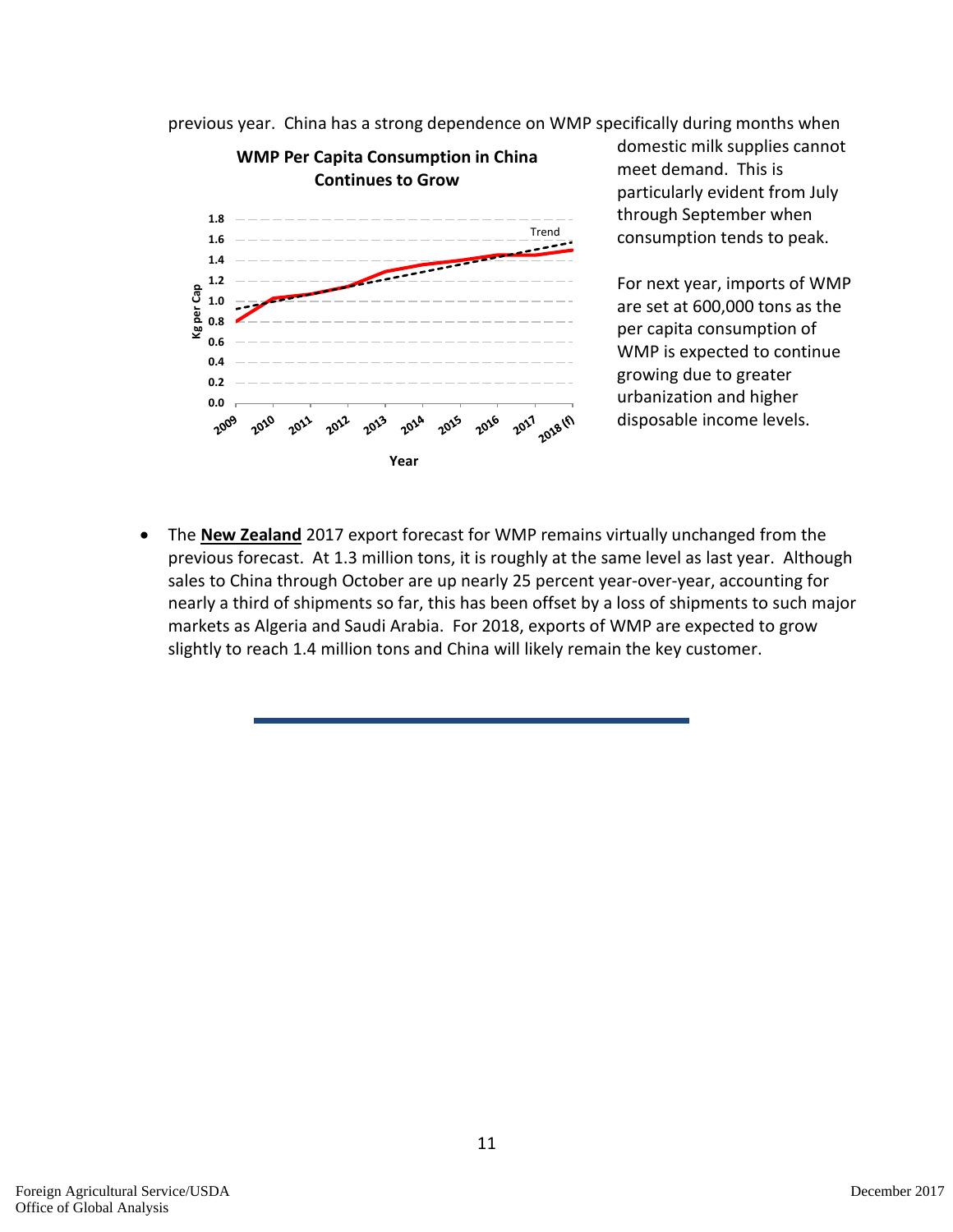## **U.S. Dairy Export Forecasts:**

|                                       |                | Milk Equivalent (Bil. Lbs.) |              |                | Milk Equivalent (Bil. Lbs) |              |
|---------------------------------------|----------------|-----------------------------|--------------|----------------|----------------------------|--------------|
|                                       | 2017 (For)     | Fat                         | <b>Skims</b> | 2018 (For)     | Fat                        | <b>Skims</b> |
|                                       |                |                             |              |                |                            |              |
| <b>NON-FAT DRY AND SKIM MILK PWDR</b> | 594,688 MT     | 0.3                         | 14.0         | 635,000 MT     | 0.3                        | 15.0         |
|                                       |                |                             |              |                |                            |              |
| MILK POWDER > 1.5% MILK FAT           | 25,820 MT      | 0.4                         | 0.4          | 24,000 MT      | 0.3                        | 0.4          |
|                                       |                |                             |              |                |                            |              |
| <b>BUTTER/MILKFAT/SPREADS</b>         | 27,475 MT      | 1.4                         | 0.0          | 27,400 MT      | 1.3                        | 0.0          |
|                                       |                |                             |              |                |                            |              |
| <b>CHEESE AND CURD</b>                | 339,225 MT     | 5.3                         | 2.7          | 356,700 MT     | 5.6                        | 3.0          |
|                                       |                |                             |              |                |                            |              |
| <b>FLUID PRODUCTS 4/</b>              | 143,002 Liters | 0.5                         | 0.3          | 146,100 Liters | 0.5                        | 0.3          |
|                                       |                |                             |              |                |                            |              |
| <b>DRIED WHEY PRODUCTS</b>            | 530,372 MT     | 0.7                         | 12.3         | 548,500 MT     | 0.7                        | 12.7         |
|                                       |                |                             |              |                |                            |              |
| <b>LACTOSE</b>                        | 354,396 MT     | 0.0                         | 8.7          | 355,000 MT     | 0.0                        | 8.7          |
|                                       |                |                             |              |                |                            |              |
| <b>OTHER DAIRY PRODUCTS</b>           | 178,214 MT     | 0.6                         | 1.7          | 179,750 MT     | 0.6                        | 1.7          |
|                                       |                |                             |              |                |                            |              |
| <b>TOTAL - Billion Pounds</b>         |                | 9.1                         | 40.1         |                | 9.4                        | 41.8         |
|                                       |                |                             |              |                |                            |              |

## **U.S. Dairy Products Export Forecast - Calendar Year 2017-2018**

Note: 1) CY 2017 includes actual exports through October 2017<br>2) Milk Equivalent figures are rounded and totals may not add up.<br>3) Forecasts assume current policy<br>4/ Includes milk based drinks, fluid whey, cream and fluid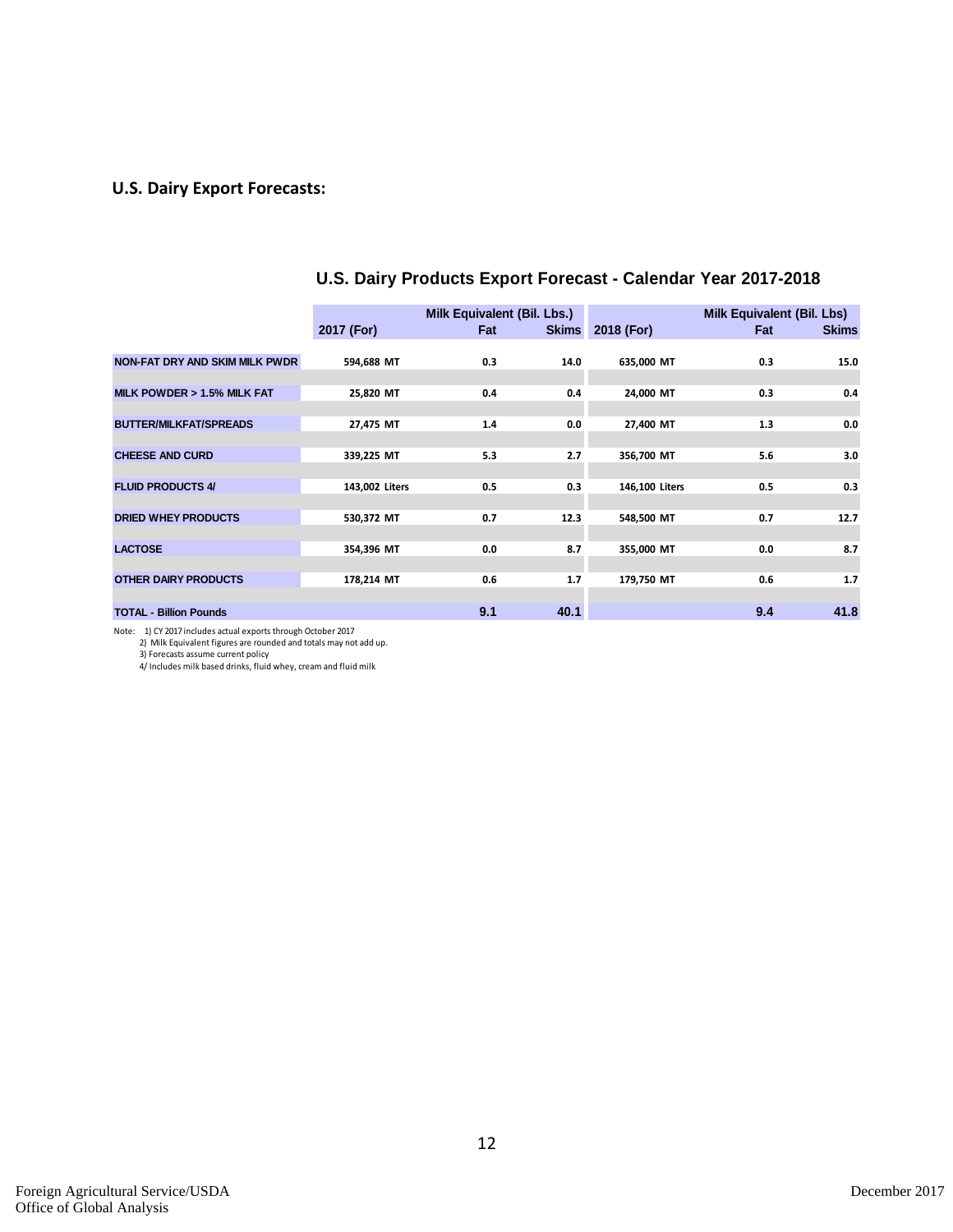## **Additional Resources:**

For additional information, please contact Paul Kiendl at 202-720-8870 or [Paul.Kiendl@fas.usda.gov](mailto:Paul.Kiendl@fas.usda.gov) or Lindsay Kuberka at 202-644-4650 or [Lindsay.Kuberka@fas.usda.gov](mailto:Lindsay.Kuberka@fas.usda.gov)

Subscription services for FAS circulars can be obtained at: <https://public.govdelivery.com/accounts/USDAFAS/subscriber/new>

Individual FAS country reports covering dairy are available at: <http://gain.fas.usda.gov/Pages/Default.aspx>

The USDA Production, Supply and Demand database is available at: <http://www.fas.usda.gov/psdonline>

A monthly "Livestock, Dairy, and Poultry Outlook" for the United States published by the Economic Research Service is available at: <https://www.ers.usda.gov/publications/>

U.S. trade data is available on the Global Agricultural Trade System (GATS): <http://apps.fas.usda.gov/gats/default.aspx>

The next publication of this circular will be in July 2018.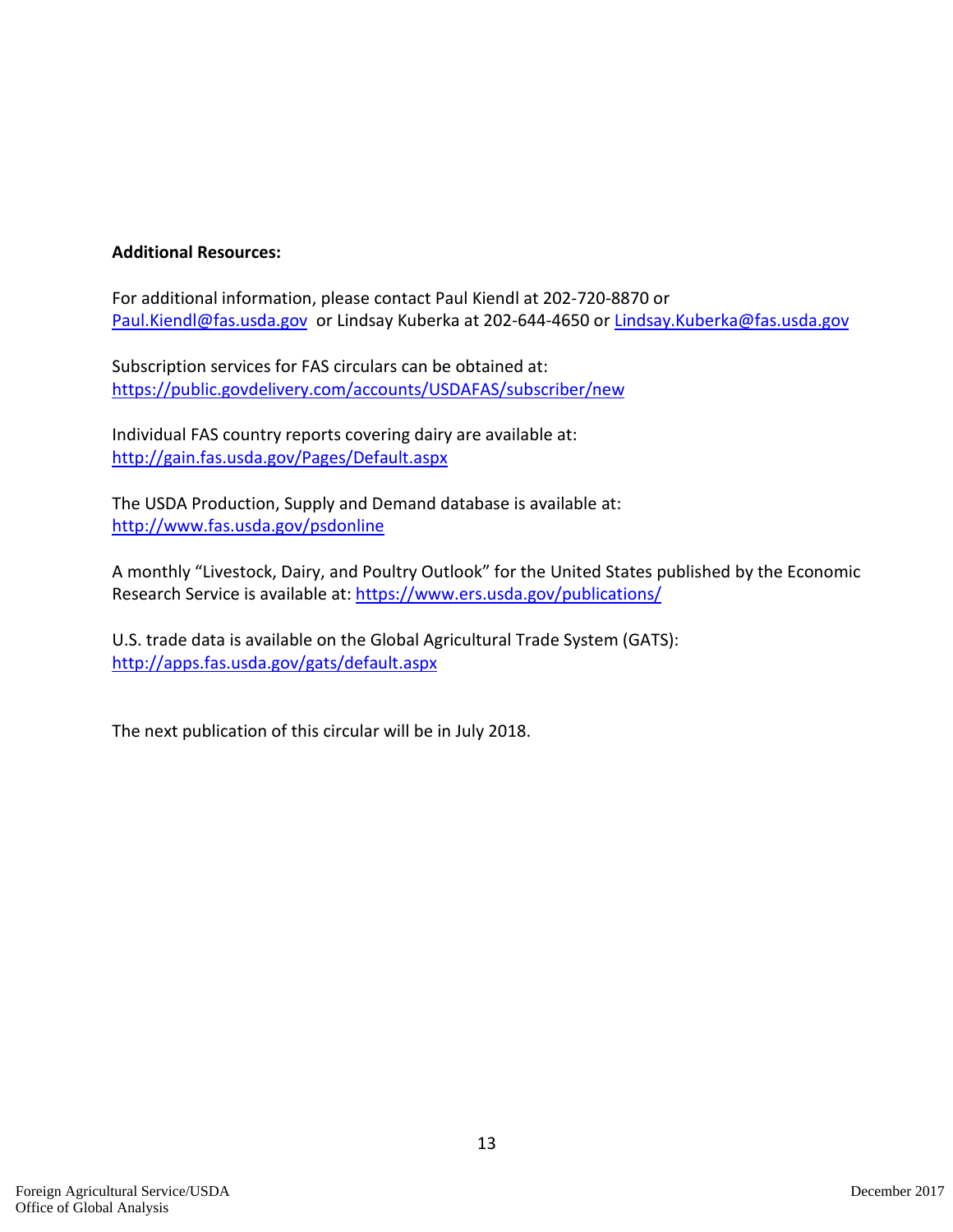#### **Cows Milk Production and Consumption: Summary For Selected Countries**

|                             |         | 1,000 Metric Tons |         |         |         |                    |
|-----------------------------|---------|-------------------|---------|---------|---------|--------------------|
|                             | 2013    | 2014              | 2015    | 2016    | 2017    | 2018<br><b>Dec</b> |
|                             |         |                   |         |         |         |                    |
| <b>Cows Milk Production</b> |         |                   |         |         |         |                    |
| Argentina                   | 11,519  | 11,326            | 11,552  | 10,191  | 10,090  | 10,700             |
| Australia                   | 9,315   | 9,658             | 10,091  | 9,486   | 9,300   | 9,530              |
| <b>Belarus</b>              | 6,640   | 6,705             | 7,044   | 7,140   | 7,300   | 7,425              |
| Brazil                      | 24,259  | 25,489            | 24,770  | 22,726  | 23,550  | 23,980             |
| Canada                      | 8,443   | 8,437             | 8,773   | 9,081   | 9,450   | 9,800              |
| China                       | 34,300  | 37,250            | 37,550  | 36,020  | 35,500  | 36,500             |
| European Union              | 140,100 | 146,500           | 150,200 | 151,000 | 151,700 | 152,100            |
| India                       | 57,500  | 60,500            | 64,000  | 68,000  | 72,000  | 76,000             |
| Japan                       | 7,508   | 7,334             | 7,379   | 7,394   | 7,280   | 7,240              |
| Korea, South                | 2,093   | 2,214             | 2,169   | 2,070   | 2,081   | 2,091              |
| Mexico                      | 11,294  | 11,464            | 11,736  | 11,956  | 12,100  | 12,230             |
| New Zealand                 | 20,200  | 21,893            | 21,587  | 21,224  | 21,540  | 21,850             |
| Russia                      | 30,529  | 30,499            | 30,548  | 30,510  | 30,600  | 30,550             |
| Taiwan                      | 358     | 363               | 374     | 380     | 380     | 375                |
| Ukraine                     | 11,189  | 11,152            | 10,584  | 10,375  | 10,300  | 10,250             |
| Others                      | 19      | 20                | 13      | 14      | 15      | $\Omega$           |
| <b>Subtotal</b>             | 375,266 | 390,804           | 398,370 | 397,567 | 403,186 | 410,621            |
| <b>United States</b>        | 91,277  | 93,485            | 94,619  | 96,343  | 97,840  | 99,473             |
| <b>World Total</b>          | 466,543 | 484,289           | 492,989 | 493,910 | 501,026 | 510,094            |
| Fluid Use Dom. Consum.      |         |                   |         |         |         |                    |
| Argentina                   | 2,065   | 2,044             | 2,084   | 1,850   | 1,840   | 1,925              |
| Australia                   | 2,494   | 2,600             | 2,700   | 2,550   | 2,530   | 2,550              |
| <b>Belarus</b>              | 1,010   | 1,054             | 1,065   | 1,050   | 1,050   | 1,050              |
| Brazil                      | 9,036   | 9,660             | 9,573   | 9,600   | 10,000  | 10,010             |
| Canada                      | 2,982   | 2,946             | 2,923   | 2,917   | 2,900   | 2,950              |
| China                       | 14,350  | 15,150            | 15,360  | 14,600  | 14,792  | 14,880             |
| European Union              | 33,800  | 34,066            | 33,800  | 33,600  | 33,550  | 33,500             |
| India                       | 54,400  | 57,000            | 59,750  | 62,750  | 65,200  | 66,800             |
| Japan                       | 3,975   | 3,911             | 3,935   | 3,992   | 3,970   | 3,950              |
| Korea, South                | 1,587   | 1,540             | 1,529   | 1,500   | 1,540   | 1,568              |
| Mexico                      | 4,160   | 4,180             | 4,185   | 4,183   | 4,184   | 4,185              |
| New Zealand                 | 451     | 495               | 497     | 497     | 500     | 500                |
| Russia                      | 10,150  | 9,859             | 9,500   | 8,960   | 8,600   | 8,300              |
| Taiwan                      | 356     | 369               | 384     | 397     | 408     | 408                |
| Ukraine                     | 5,316   | 5,538             | 5,385   | 5,241   | 5,199   | 5,150              |
| Others                      | 58      | 62                | 54      | 58      | 61      |                    |
| <b>Subtotal</b>             | 146,190 | 150,474           | 152,724 | 153,745 | 156,324 | 157,726            |
| <b>United States</b>        | 27,334  | 27,060            | 26,668  | 26,487  | 26,320  | 26,200             |
| <b>World Total</b>          | 173,524 | 177,534           | 179,392 | 180,232 | 182,644 | 183,926            |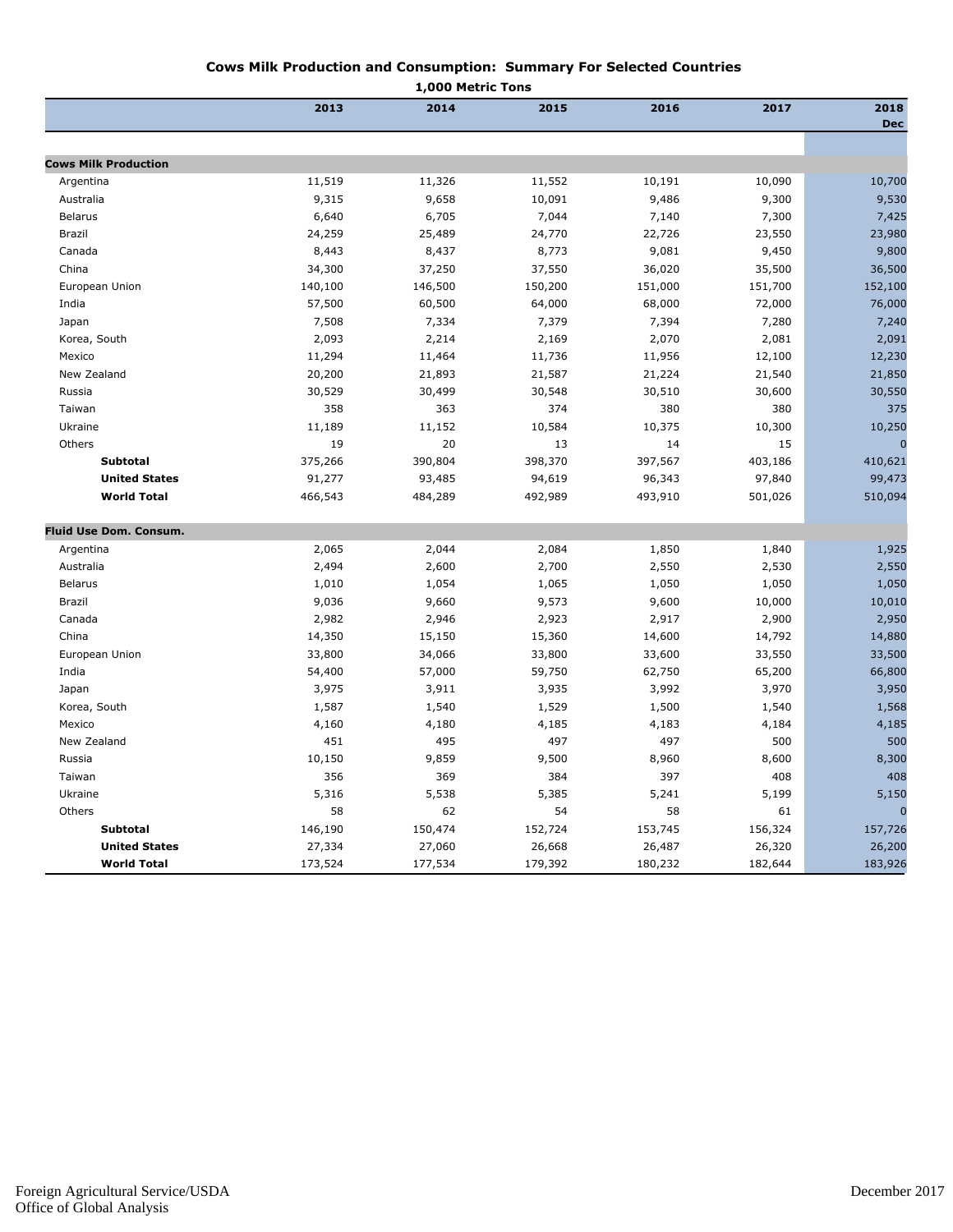#### **Fluid Milk - Cow Numbers: Summary For Selected Countries**

| 1,000 Head           |         |         |         |         |         |                    |
|----------------------|---------|---------|---------|---------|---------|--------------------|
|                      | 2013    | 2014    | 2015    | 2016    | 2017    | 2018<br><b>Dec</b> |
|                      |         |         |         |         |         |                    |
| <b>Cows In Milk</b>  |         |         |         |         |         |                    |
| Argentina            | 2,100   | 1,826   | 1,786   | 1,720   | 1,672   | 1,683              |
| Australia            | 1,650   | 1,700   | 1,705   | 1,690   | 1,660   | 1,670              |
| <b>Belarus</b>       | 1,519   | 1,525   | 1,533   | 1,512   | 1,520   | 1,525              |
| Brazil               | 16,599  | 16,825  | 17,426  | 17,430  | 17,650  | 17,950             |
| Canada               | 961     | 955     | 954     | 945     | 945     | 945                |
| China                | 8,350   | 8,400   | 8,400   | 8,000   | 7,500   | 7,500              |
| European Union       | 23,193  | 23,468  | 23,559  | 23,595  | 23,507  | 23,500             |
| India                | 48,250  | 50,500  | 52,500  | 54,500  | 56,500  | 58,500             |
| Japan                | 798     | 773     | 750     | 752     | 735     | 730                |
| Korea, South         | 206     | 208     | 197     | 194     | 190     | 191                |
| Mexico               | 6,300   | 6,350   | 6,400   | 6,450   | 6,500   | 6,550              |
| New Zealand          | 5,005   | 5,176   | 5,056   | 4,995   | 4,900   | 4,925              |
| Philippines          | 16      | 18      | 10      | 11      | 12      | $\sqrt{ }$         |
| Russia               | 8,250   | 8,050   | 7,750   | 7,235   | 7,000   | 6,800              |
| Taiwan               | 60      | 60      | 62      | 61      | 61      | 60                 |
| Ukraine              | 2,554   | 2,509   | 2,322   | 2,226   | 2,172   | 2,100              |
| <b>Subtotal</b>      | 125,811 | 128,343 | 130,410 | 131,316 | 132,524 | 134,629            |
| <b>United States</b> | 9,224   | 9,257   | 9,314   | 9,328   | 9,394   | 9,434              |
| <b>World Total</b>   | 135,035 | 137,600 | 139,724 | 140,644 | 141,918 | 144,063            |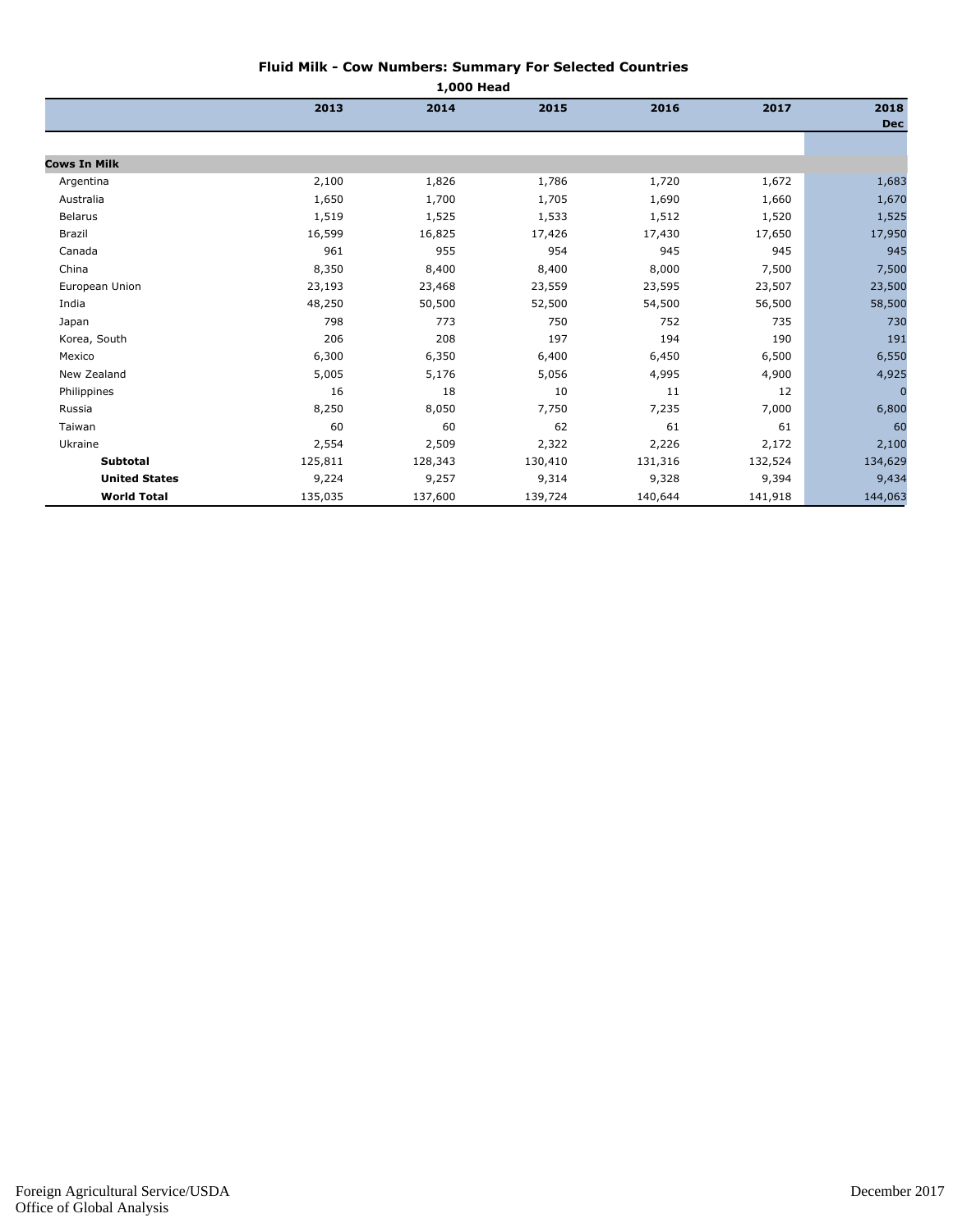#### **Cheese Production and Consumption: Summary For Selected Countries**

|                               |                | 1,000 Metric Tons |                |                |                |                |
|-------------------------------|----------------|-------------------|----------------|----------------|----------------|----------------|
|                               | 2013           | 2014              | 2015           | 2016           | 2017           | 2017           |
|                               |                |                   |                |                | <b>Dec</b>     | Jul            |
|                               |                |                   |                |                |                |                |
| <b>Production</b>             |                |                   |                |                |                |                |
| Algeria                       | $\mathbf 0$    | $\pmb{0}$         | $\pmb{0}$      | $\pmb{0}$      | $\pmb{0}$      | n <b>r</b>     |
| Argentina                     | 556            | 564               | 548            | 515            | 545            | 535            |
| Australia                     | 320            | 320               | 324            | 324            | 330            | 320            |
| <b>Belarus</b>                | 182            | 226               | 241            | 275            | 275            | 273            |
| Brazil                        | 722            | 736               | 754            | 745            | 772            | 760            |
| Canada                        | 388            | 396               | 419            | 427            | 435            | 435            |
| European Union                | 9,368          | 9,560             | 9,740          | 9,810          | 9,875          | 9,910          |
| Japan                         | 49             | 46                | 46             | 45             | 45             | 45             |
| Korea, South                  | 22             | 24                | 23             | 24             | 24             | n <sub>r</sub> |
| Mexico                        | 270            | 275               | 280            | 285            | 293            | 300            |
| New Zealand                   | 311            | 325               | 355            | 360            | 355            | 370            |
| Philippines                   | $\overline{2}$ | $\overline{2}$    | $\overline{2}$ | $\overline{2}$ | $\overline{2}$ | nr             |
| Russia                        | 713            | 760               | 861            | 865            | 840            | 865            |
| Taiwan                        | $\mathbf 0$    | $\mathbf 0$       | $\pmb{0}$      | $\pmb{0}$      | $\mathbf 0$    | $\overline{0}$ |
| Ukraine                       | 247            | 203               | 190            | 200            | 206            | 206            |
| <b>Total Foreign</b>          | 13,150         | 13,437            | 13,783         | 13,877         | 13,971         | 14,045         |
| <b>United States</b>          | 5,036          | 5,222             | 5,367          | 5,514          | 5,545          | 5,590          |
| <b>Total</b>                  | 18,186         | 18,659            | 19,150         | 19,391         | 19,516         | 19,635         |
| <b>Total Dom. Consumption</b> |                |                   |                |                |                |                |
| Algeria                       | $\mathbf 0$    | $\pmb{0}$         | $\mathbf 0$    | $\pmb{0}$      | $\mathbf 0$    | n <b>r</b>     |
| Argentina                     | 507            | 510               | 506            | 465            | 490            | 496            |
| Australia                     | 220            | 239               | 243            | 246            | 254            | 254            |
| <b>Belarus</b>                | 65             | 67                | 69             | 71             | 71             | 73             |
| Brazil                        | 750            | 754               | 773            | 785            | 799            | 795            |
| Canada                        | 403            | 407               | 418            | 439            | 438            | 444            |
| European Union                | 8,656          | 8,883             | 9,087          | 9,093          | 9,125          | 9,140          |
| Japan                         | 285            | 278               | 295            | 303            | 305            | 320            |
| Korea, South                  | 107            | 118               | 137            | 134            | 144            | nr             |
| Mexico                        | 368            | 370               | 391            | 403            | 418            | 425            |
| New Zealand                   | 39             | 40                | 35             | 35             | 40             | 35             |
| Philippines                   | 16             | 20                | 21             | 23             | 25             | n <sub>r</sub> |
| Russia                        | 1,140          | 1,072             | 1,052          | 1,076          | 1,060          | 1,079          |
| Taiwan                        | 25             | 26                | 29             | 32             | 34             | 35             |
| Ukraine                       | 198            | 197               | 184            | 195            | 204            | 209            |
| <b>Total Foreign</b>          | 12,779         | 12,981            | 13,240         | 13,300         | 13,238         | 13,474         |
| <b>United States</b>          | 4,839          | 4,977             | 5,149          | 5,369          | 5,440          | 5,384          |
| <b>Total</b>                  | 17,618         | 17,958            | 18,389         | 18,669         | 18,678         | 18,858         |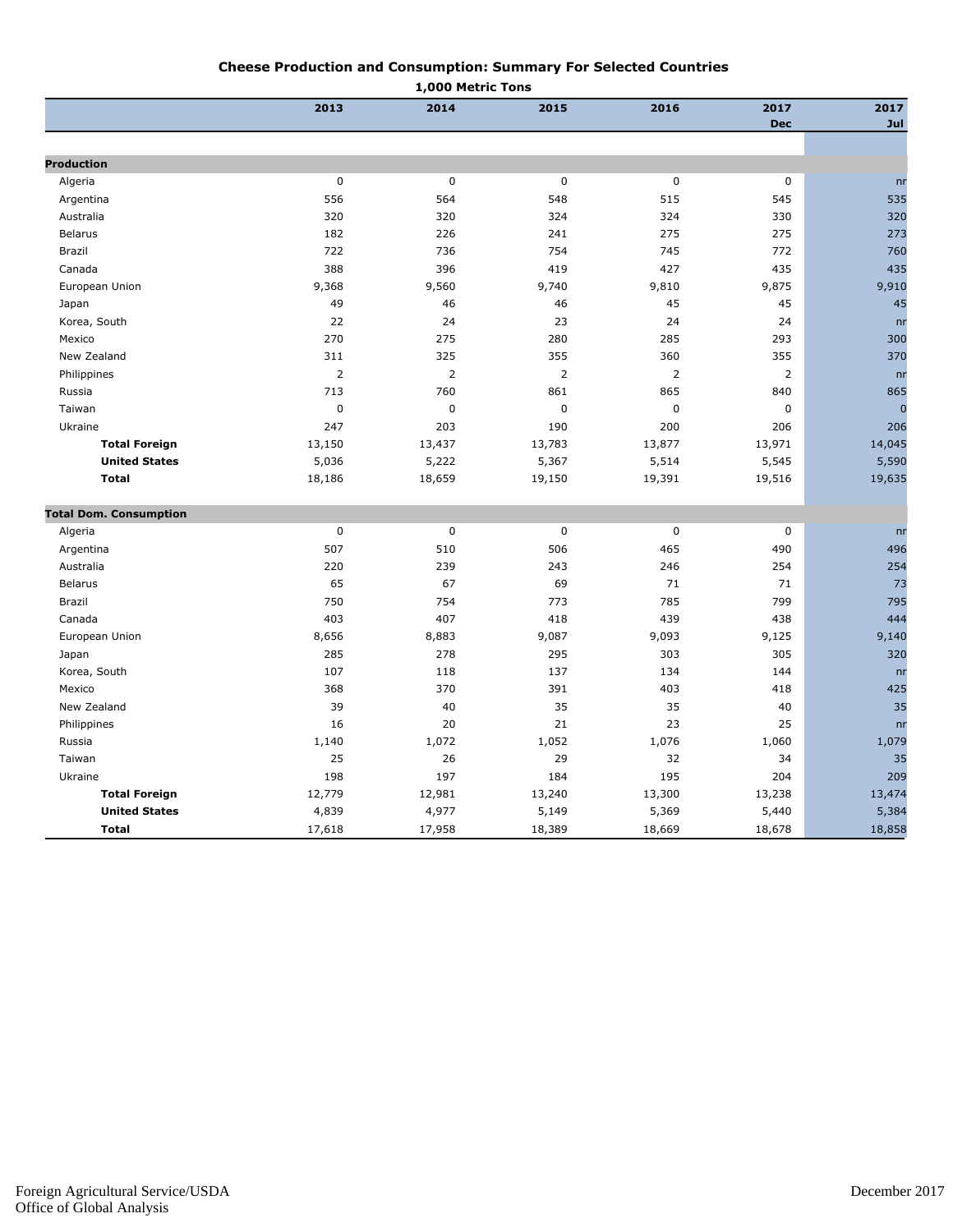#### **Cheese Trade: Summary For Selected Countries**

| 1,000 Metric Tons    |       |       |       |       |       |                    |
|----------------------|-------|-------|-------|-------|-------|--------------------|
|                      | 2013  | 2014  | 2015  | 2016  | 2017  | 2018<br><b>Dec</b> |
|                      |       |       |       |       |       |                    |
| <b>Total Exports</b> |       |       |       |       |       |                    |
| Argentina            | 51    | 56    | 43    | 53    | 45    | 50                 |
| Australia            | 163   | 151   | 171   | 167   | 170   | 180                |
| <b>Belarus</b>       | 140   | 167   | 183   | 205   | 187   | 185                |
| European Union       | 787   | 721   | 719   | 800   | 830   | 880                |
| New Zealand          | 277   | 278   | 327   | 355   | 350   | 360                |
| Others               | 107   | 68    | 55    | 55    | 55    | 52                 |
| <b>Total Foreign</b> | 1,525 | 1,441 | 1,498 | 1,635 | 1,637 | 1,707              |
| <b>United States</b> | 316   | 368   | 317   | 287   | 339   | 357                |
| <b>Total</b>         | 1,841 | 1,809 | 1,815 | 1,922 | 1,976 | 2,064              |
| <b>Total Imports</b> |       |       |       |       |       |                    |
| Australia            | 69    | 80    | 89    | 99    | 120   | 120                |
| Japan                | 236   | 232   | 249   | 258   | 265   | 270                |
| Korea, South         | 85    | 97    | 112   | 110   | 125   | 125                |
| Mexico               | 103   | 99    | 116   | 126   | 129   | 135                |
| Russia               | 463   | 349   | 220   | 230   | 230   | 235                |
| Others               | 205   | 201   | 181   | 221   | 207   | 195                |
| <b>Total Foreign</b> | 1,161 | 1,058 | 967   | 1,044 | 1,076 | 1,080              |
| <b>United States</b> | 113   | 127   | 157   | 165   | 139   | 132                |
| <b>Total</b>         | 1,274 | 1,185 | 1,124 | 1,209 | 1,215 | 1,212              |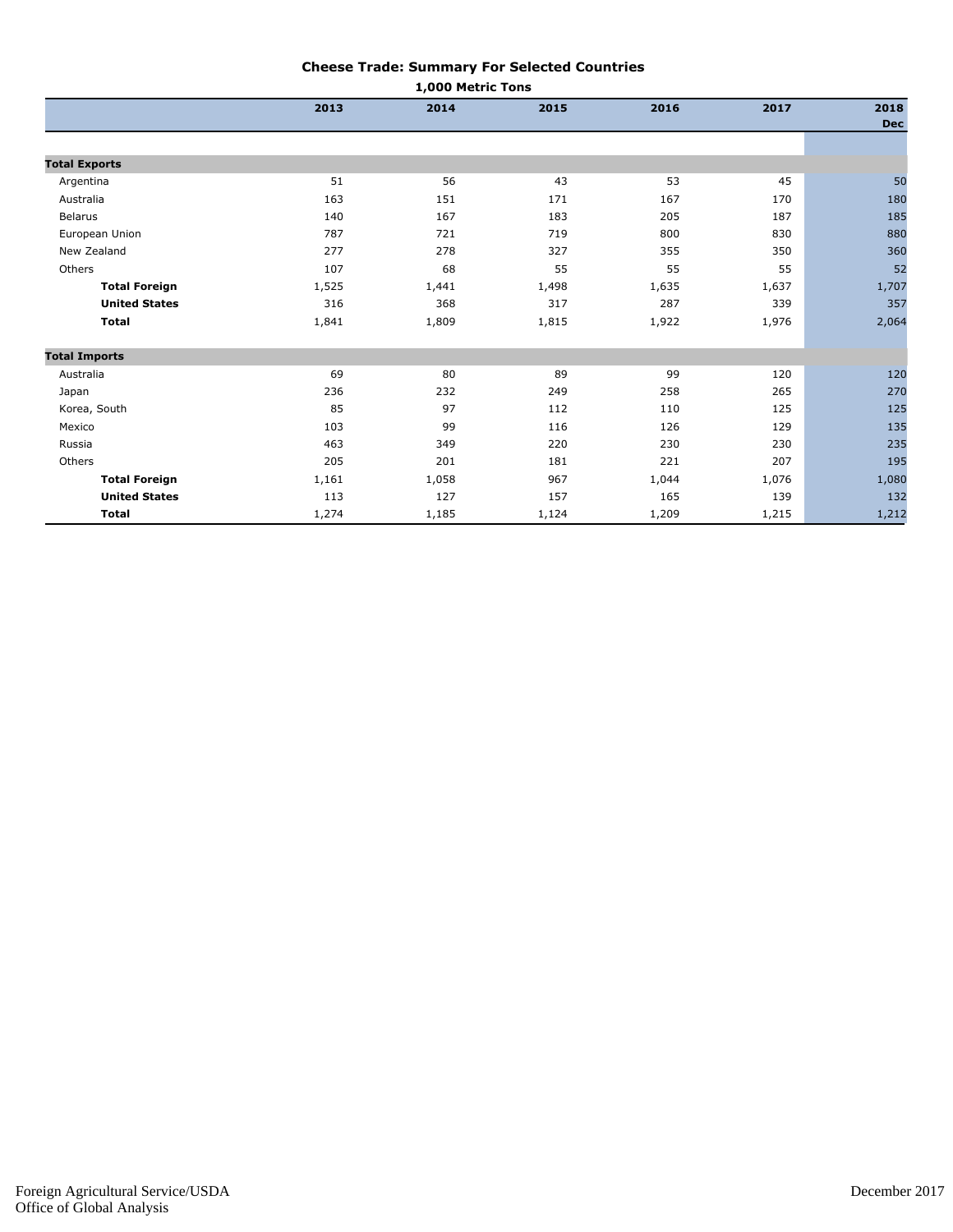#### **Butter Production and Consumption: Summary For Selected Countries**

|                             | 1,000 Metric Tons |             |           |             |             |                    |
|-----------------------------|-------------------|-------------|-----------|-------------|-------------|--------------------|
|                             | 2013              | 2014        | 2015      | 2016        | 2017        | 2018<br><b>Dec</b> |
|                             |                   |             |           |             |             |                    |
| <b>Production</b>           |                   |             |           |             |             |                    |
| Algeria                     | $\mathbf 0$       | $\pmb{0}$   | $\pmb{0}$ | $\mathbf 0$ | $\mathbf 0$ | $\mathbf{0}$<br>37 |
| Argentina                   | 60                | 52          | 50        | 34          | 32          |                    |
| Australia                   | 117               | 125         | 120       | 110         | 103         | 105                |
| <b>Belarus</b>              | 99                | 107         | 113       | 120         | 125         | 130                |
| Brazil                      | 83                | 85          | 83        | 82          | 84          | 85                 |
| Canada                      | 95                | 88          | 91        | 93          | 120         | 127                |
| European Union              | 2,100             | 2,250       | 2,335     | 2,345       | 2,310       | 2,320              |
| India                       | 4,745             | 4,887       | 5,035     | 5,200       | 5,400       | 5,600              |
| Japan                       | 68                | 61          | 65        | 66          | 59          | 57                 |
| Mexico                      | 195               | 207         | 216       | 217         | 218         | 220                |
| New Zealand                 | 535               | 580         | 594       | 564         | 535         | 540                |
| Russia                      | 219               | 252         | 260       | 246         | 262         | 260                |
| Taiwan                      | $\pmb{0}$         | $\mathbf 0$ | $\pmb{0}$ | $\mathbf 0$ | $\mathbf 0$ | $\overline{0}$     |
| Ukraine                     | 93                | 115         | 103       | 103         | 107         | 104                |
| <b>Total Foreign</b>        | 8,409             | 8,809       | 9,065     | 9,180       | 9,355       | 9,585              |
| <b>United States</b>        | 845               | 842         | 839       | 834         | 838         | 850                |
| <b>Total</b>                | 9,254             | 9,651       | 9,904     | 10,014      | 10,193      | 10,435             |
| <b>Domestic Consumption</b> |                   |             |           |             |             |                    |
| Algeria                     | $\mathbf 0$       | 0           | $\pmb{0}$ | $\pmb{0}$   | 0           | $\mathbf 0$        |
| Argentina                   | 41                | 38          | 41        | 29          | 30          | 31                 |
| Australia                   | 85                | 89          | 95        | 102         | 111         | 115                |
| <b>Belarus</b>              | 49                | 53          | 43        | 43          | 45          | 47                 |
| Brazil                      | 87                | 80          | 84        | 89          | 91          | 92                 |
| Canada                      | 102               | 99          | 106       | 117         | 124         | 133                |
| European Union              | 2,031             | 2,162       | 2,150     | 2,181       | 2,185       | 2,190              |
| India                       | 4,735             | 4,876       | 5,032     | 5,196       | 5,392       | 5,603              |
| Japan                       | 72                | 75          | 77        | 72          | 66          | 68                 |
| Mexico                      | 239               | 236         | 249       | 267         | 265         | 272                |
| New Zealand                 | 22                | 22          | 24        | 28          | 30          | 32                 |
| Russia                      | 357               | 376         | 350       | 350         | 365         | 377                |
| Taiwan                      | 19                | 22          | 25        | 24          | 23          | 26                 |
| Ukraine                     | 100               | 116         | 97        | 93          | 86          | 91                 |
| <b>Total Foreign</b>        | 7,939             | 8,244       | 8,373     | 8,591       | 8,813       | 9,077              |
| <b>United States</b>        | 782               | 794         | 831       | 852         | 857         | 873                |
| <b>Total</b>                | 8,721             | 9,038       | 9,204     | 9,443       | 9,670       | 9,950              |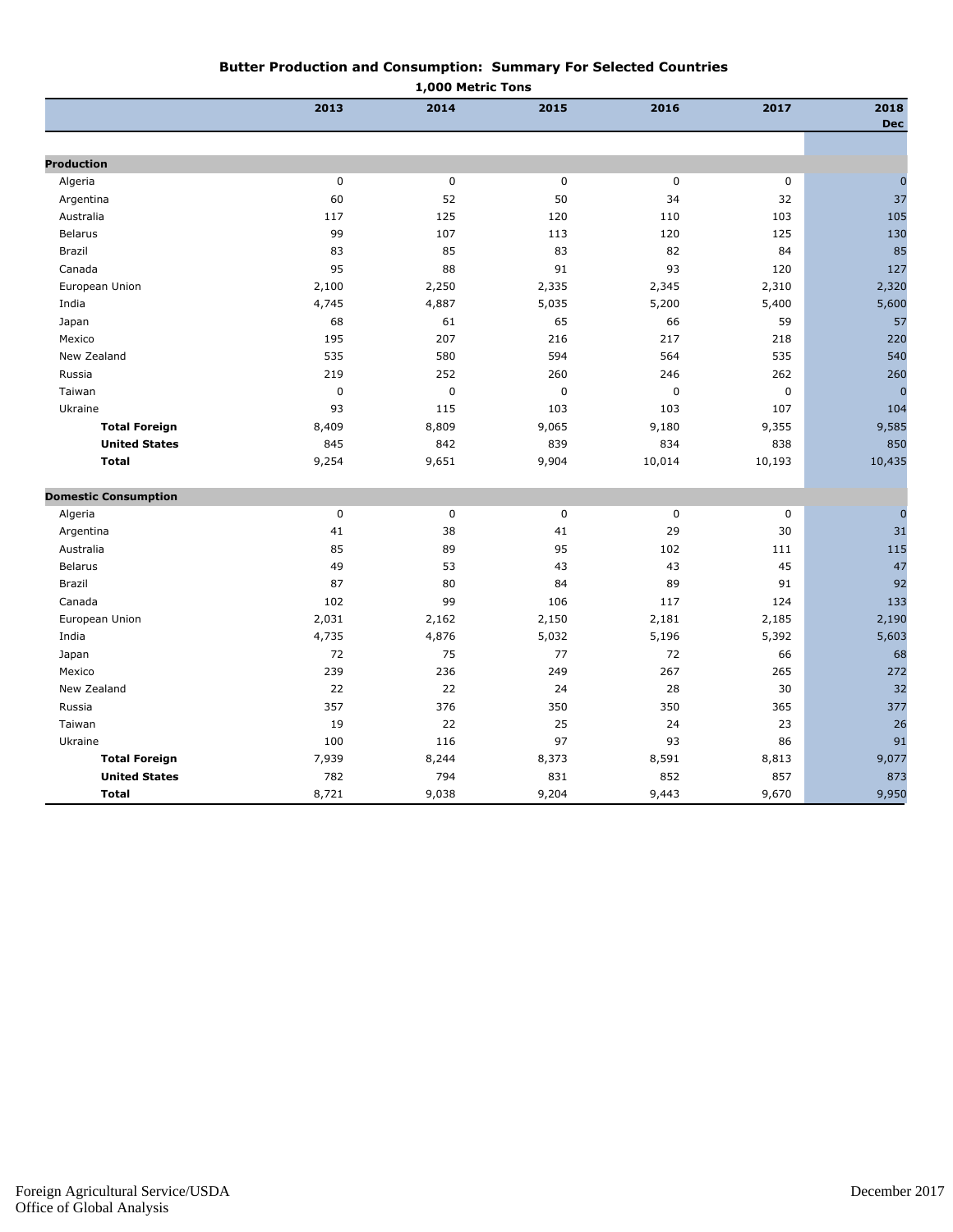| <b>Butter Trade: Summary For Selected Countries</b> |
|-----------------------------------------------------|
| 1,000 Metric Tons                                   |

|                      | 2013             | 2014         | 2015           | 2016           | 2017           | 2018<br><b>Dec</b>      |
|----------------------|------------------|--------------|----------------|----------------|----------------|-------------------------|
|                      |                  |              |                |                |                |                         |
| <b>Total Imports</b> |                  |              |                |                |                |                         |
| Russia               | 140              | 137          | 90             | 103            | 115            | 115                     |
| Mexico               | 50               | 37           | 43             | 65             | 55             | 60                      |
| Taiwan               | 19               | 22           | 25             | 24             | 23             | 26                      |
| Australia            | 21               | 23           | 23             | 30             | 33             | 25                      |
| Canada               | $\overline{7}$   | 11           | 17             | 27             | 23             | 15                      |
| European Union       | 44               | 52           | 27             | 23             | 20             | 15                      |
| Japan                | $\overline{4}$   | 11           | 16             | 12             | 8              | 10                      |
| Brazil               | 5                | $\mathbf{1}$ | $\overline{2}$ | $\overline{7}$ | $\overline{7}$ | $\overline{z}$          |
| India                | $\mathbf 1$      | $\mathbf{1}$ | 6              | 6              | $\overline{4}$ | $\overline{a}$          |
| New Zealand          | $\mathbf{1}$     | 1            | $\mathbf{1}$   | $\overline{2}$ | $\overline{2}$ | $\mathbf{1}$            |
| Algeria              | $\mathbf 0$      | 0            | $\mathbf 0$    | $\pmb{0}$      | 0              | $\mathbf 0$             |
| Argentina            | $\mathbf 1$      | 0            | $\pmb{0}$      | $\pmb{0}$      | $\mathbf 1$    | $\mathbf 0$             |
| <b>Belarus</b>       | $\mathbf 0$      | 1            | 0              | $\mathbf 0$    | $\mathbf 0$    | $\mathbf{0}$            |
| Ukraine              | 14               | 11           | $1\,$          | $\,1\,$        | $\mathbf 0$    | $\mathbf{0}$            |
| <b>Total Foreign</b> | 307              | 308          | 251            | 300            | 291            | 278                     |
| <b>United States</b> | 12               | 22           | 38             | 50             | 45             | 48                      |
| <b>Total</b>         | 319              | 330          | 289            | 350            | 336            | 326                     |
| <b>Total Exports</b> |                  |              |                |                |                |                         |
| New Zealand          | 508              | 560          | 552            | 554            | 470            | 505                     |
| European Union       | 122              | 142          | 183            | 213            | 170            | 145                     |
| Belarus              | 50               | 55           | 70             | 77             | 80             | 83                      |
| Australia            | 50               | 44           | 35             | 30             | 20             | 30                      |
| Ukraine              | 3                | 5            | 11             | 9              | 22             | 13                      |
| India                | 10               | 10           | 9              | 9              | 12             | 10                      |
| Mexico               | 6                | 8            | 10             | 15             | 8              | $\boldsymbol{8}$        |
| Argentina            | 19               | 14           | 9              | 6              | 5              | $\overline{5}$          |
| Russia               | $\overline{2}$   | 4            | 3              | $\overline{4}$ | 3              | $\overline{\mathbf{3}}$ |
| Canada               | $\overline{4}$   | 2            | $\mathbf{1}$   | $\mathbf{1}$   | $\mathbf 1$    | $\overline{1}$          |
| Algeria              | $\boldsymbol{0}$ | 0            | $\pmb{0}$      | $\pmb{0}$      | 0              | $\mathbf 0$             |
| Brazil               | $\mathbf{1}$     | 6            | $\mathbf{1}$   | $\pmb{0}$      | $\mathbf 0$    | $\mathbf 0$             |
| Japan                | $\mathbf 0$      | $\mathbf 0$  | $\pmb{0}$      | $\pmb{0}$      | $\mathbf 0$    | $\mathbf{0}$            |
| Taiwan               | $\mathbf 0$      | $\mathbf 0$  | $\pmb{0}$      | $\pmb{0}$      | $\mathbf 0$    | $\overline{0}$          |
| <b>Total Foreign</b> | 775              | 850          | 884            | 918            | 791            | 803                     |
| <b>United States</b> | 93               | 74           | 23             | 27             | 28             | 28                      |
| <b>Total</b>         | 868              | 924          | 907            | 945            | 819            | 831                     |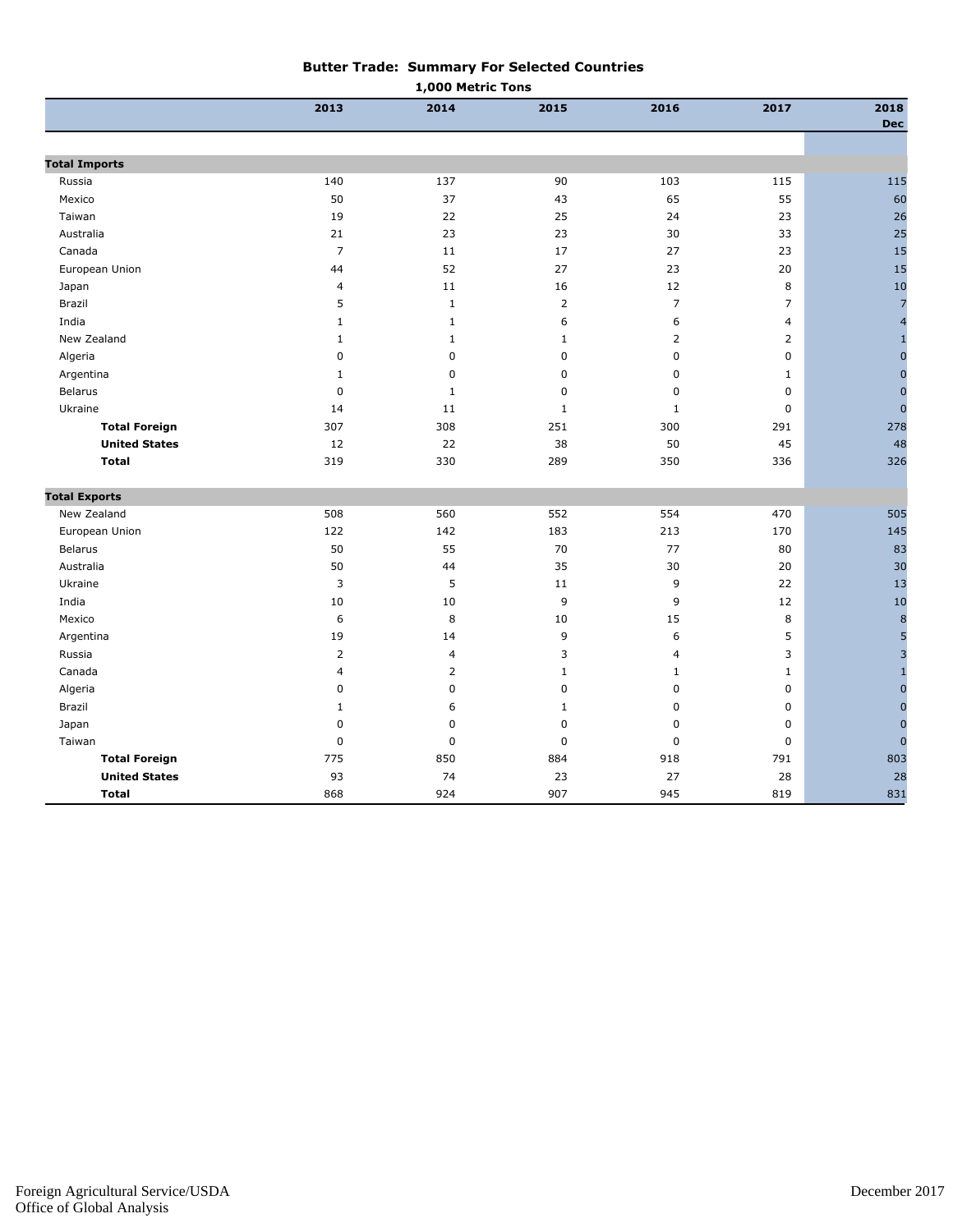| Nonfat Dry Milk  Production and Consumption:  Summary For Selected Countries |  |  |
|------------------------------------------------------------------------------|--|--|
| 1.000 Metric Tone                                                            |  |  |

| <b>1,000 MELLIC TOUS</b>      |       |       |       |       |       |                    |
|-------------------------------|-------|-------|-------|-------|-------|--------------------|
|                               | 2013  | 2014  | 2015  | 2016  | 2017  | 2018<br><b>Dec</b> |
|                               |       |       |       |       |       |                    |
| <b>Production</b>             |       |       |       |       |       |                    |
| Australia                     | 208   | 228   | 266   | 238   | 224   | 228                |
| Brazil                        | 151   | 154   | 155   | 153   | 157   | 162                |
| European Union                | 1,250 | 1,550 | 1,715 | 1,735 | 1,660 | 1,685              |
| India                         | 490   | 520   | 540   | 540   | 570   | 600                |
| New Zealand                   | 404   | 415   | 410   | 414   | 375   | 395                |
| Others                        | 582   | 610   | 645   | 620   | 638   | 660                |
| <b>Total Foreign</b>          | 3,085 | 3,477 | 3,731 | 3,700 | 3,624 | 3,730              |
| <b>United States</b>          | 956   | 1,047 | 1,029 | 1,049 | 1,065 | 1,080              |
| <b>Total</b>                  | 4,041 | 4,524 | 4,760 | 4,749 | 4,689 | 4,810              |
| <b>Total Dom. Consumption</b> |       |       |       |       |       |                    |
| China                         | 289   | 300   | 244   | 223   | 290   | 315                |
| European Union                | 848   | 887   | 981   | 809   | 936   | 937                |
| India                         | 400   | 446   | 492   | 531   | 574   | 601                |
| Mexico                        | 250   | 247   | 301   | 325   | 335   | 358                |
| Russia                        | 185   | 181   | 186   | 191   | 193   | 193                |
| Others                        | 1,089 | 1,062 | 1,080 | 1,103 | 1,131 | 1,007              |
| <b>Total Foreign</b>          | 3,061 | 3,123 | 3,284 | 3,182 | 3,459 | 3,411              |
| <b>United States</b>          | 424   | 458   | 487   | 448   | 413   | 476                |
| <b>Total</b>                  | 3,485 | 3,581 | 3,771 | 3,630 | 3,872 | 3,887              |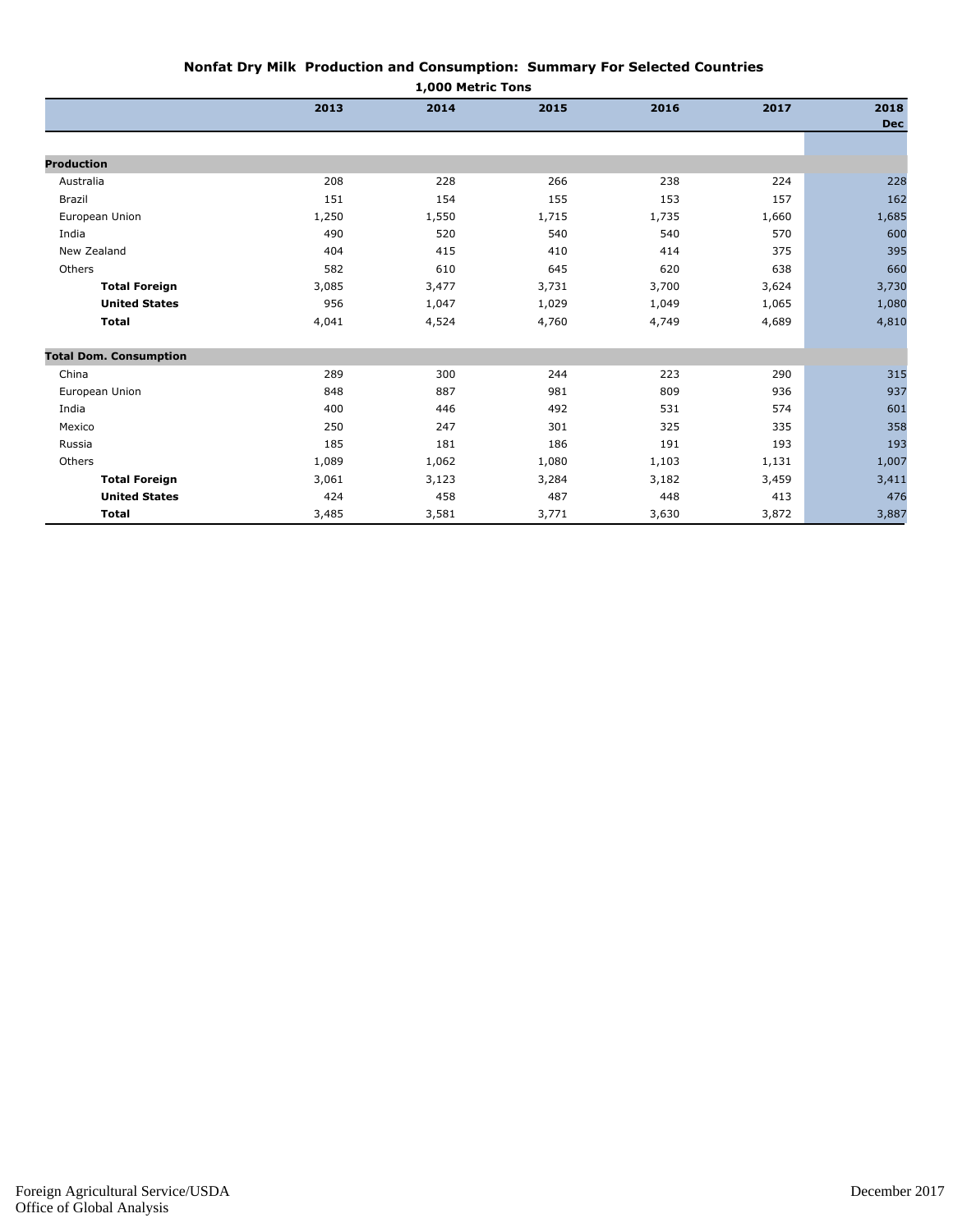#### **Nonfat Dry Milk Trade: Summary For Selected Countries**

| 2013<br>2014<br>2016<br>2017<br>2015<br>2018<br><b>Dec</b><br><b>Total Imports</b><br>198<br>203<br>259<br>286<br>Mexico<br>310<br>235<br>253<br>200<br>184<br>255<br>275<br>China<br>225<br>215<br>205<br>173<br>165<br>Indonesia<br>120<br>168<br>136<br>119<br>170<br>Algeria<br>131<br>103<br>129<br>125<br>Russia<br>120<br>32<br>53<br>55<br>43<br>34<br>Japan<br>20<br>21<br>20<br>Korea, South<br>21<br>26<br>24<br>35<br>35<br>Brazil<br>23<br>30<br>23<br>25<br>23<br>25<br>Taiwan<br>21<br>$\overline{7}$<br>5<br>Chile<br>10<br>12<br>17<br>5<br>6<br>10<br>6<br>Australia<br>8<br>$\overline{\mathbf{4}}$<br>3<br>3<br>Canada<br>6<br>$\overline{4}$<br>4<br>5<br>2<br>3<br>$\overline{2}$<br>European Union<br>$\overline{4}$<br>0<br>$\mathbf{1}$<br>India<br>$\mathbf 0$<br>0<br>$\mathbf{1}$<br>$\mathbf{1}$<br>5<br>5<br>3<br>New Zealand<br>4<br>$\mathbf{1}$<br>$\mathbf{1}$<br>0<br>Argentina<br>$\mathbf 0$<br>0<br>$\mathbf 0$<br>0<br>3<br>$\pmb{0}$<br><b>Belarus</b><br>$\mathbf{1}$<br>$\mathbf{1}$<br>0<br>95<br>185<br>Philippines<br>113<br>100<br>170<br>2<br>$\mathbf{1}$<br>$\pmb{0}$<br>$\pmb{0}$<br>Ukraine<br>0<br>1,147<br>1,175<br><b>Total Foreign</b><br>1,185<br>1,218<br>1,364<br><b>United States</b><br>3<br>$\overline{2}$<br>$\mathbf{1}$<br>$\mathbf{1}$<br>$\mathbf{1}$<br><b>Total</b><br>1,148<br>1,178<br>1,219<br>1,187<br>1,365<br><b>Total Exports</b><br>407<br>648<br>692<br>574<br>European Union<br>759<br>New Zealand<br>392<br>400<br>383<br>411<br>444<br>119<br>164<br>201<br>165<br>170<br>Australia<br>163<br><b>Belarus</b><br>96<br>92<br>122<br>111<br>115<br>13<br>75<br>Canada<br>13<br>14<br>24<br>35<br>Ukraine<br>12<br>28<br>34<br>32<br>25<br>Argentina<br>22<br>24<br>26<br>21<br>$\pmb{0}$<br>$\pmb{0}$<br>$\pmb{0}$<br>3<br>Mexico<br>20<br>India<br>130<br>61<br>18<br>19<br>12<br>3<br>3<br>2<br>$\mathbf{1}$<br>Russia<br>$\mathbf{1}$<br>Indonesia<br>2<br>1<br>1<br>1<br>2<br>Algeria<br>$\pmb{0}$<br>0<br>0<br>0<br>0<br>Brazil<br>0<br>$\pmb{0}$<br>$\mathbf 0$<br>0<br>0<br>China<br>0<br>2<br>1<br>1<br>0<br>Chile<br>$\mathbf 0$<br>2<br>$\mathbf{1}$<br>$\overline{2}$<br>1<br>Japan<br>0<br>0<br>$\mathbf 0$<br>0<br>0<br>Korea, South<br>0<br>0<br>$\mathbf 0$<br>0<br>0<br>Philippines<br>5<br>6<br>0<br>0<br>0<br>Taiwan<br>$\mathbf 0$<br>0<br>0<br>$\mathbf 0$<br>0<br>n<br><b>Total Foreign</b><br>1,204<br>1,424<br>1,523<br>1,403<br>1,603<br><b>United States</b><br>555<br>544<br>560<br>593<br>595<br>1,759<br>2,083<br>Total<br>1,968<br>1,996<br>2,198 | 1,000 Metric Tons |  |  |  |  |  |              |
|--------------------------------------------------------------------------------------------------------------------------------------------------------------------------------------------------------------------------------------------------------------------------------------------------------------------------------------------------------------------------------------------------------------------------------------------------------------------------------------------------------------------------------------------------------------------------------------------------------------------------------------------------------------------------------------------------------------------------------------------------------------------------------------------------------------------------------------------------------------------------------------------------------------------------------------------------------------------------------------------------------------------------------------------------------------------------------------------------------------------------------------------------------------------------------------------------------------------------------------------------------------------------------------------------------------------------------------------------------------------------------------------------------------------------------------------------------------------------------------------------------------------------------------------------------------------------------------------------------------------------------------------------------------------------------------------------------------------------------------------------------------------------------------------------------------------------------------------------------------------------------------------------------------------------------------------------------------------------------------------------------------------------------------------------------------------------------------------------------------------------------------------------------------------------------------------------------------------------------------------------------------------------------------------------------------------------------------------------------------------------------------------------------------------------------------------------------------------------------------------------------------------------------------------------------------|-------------------|--|--|--|--|--|--------------|
|                                                                                                                                                                                                                                                                                                                                                                                                                                                                                                                                                                                                                                                                                                                                                                                                                                                                                                                                                                                                                                                                                                                                                                                                                                                                                                                                                                                                                                                                                                                                                                                                                                                                                                                                                                                                                                                                                                                                                                                                                                                                                                                                                                                                                                                                                                                                                                                                                                                                                                                                                              |                   |  |  |  |  |  |              |
|                                                                                                                                                                                                                                                                                                                                                                                                                                                                                                                                                                                                                                                                                                                                                                                                                                                                                                                                                                                                                                                                                                                                                                                                                                                                                                                                                                                                                                                                                                                                                                                                                                                                                                                                                                                                                                                                                                                                                                                                                                                                                                                                                                                                                                                                                                                                                                                                                                                                                                                                                              |                   |  |  |  |  |  |              |
|                                                                                                                                                                                                                                                                                                                                                                                                                                                                                                                                                                                                                                                                                                                                                                                                                                                                                                                                                                                                                                                                                                                                                                                                                                                                                                                                                                                                                                                                                                                                                                                                                                                                                                                                                                                                                                                                                                                                                                                                                                                                                                                                                                                                                                                                                                                                                                                                                                                                                                                                                              |                   |  |  |  |  |  |              |
| 170<br>160<br>125<br>55<br>35<br>28<br>26<br>18<br>5<br>$\overline{2}$<br>$\mathbf 0$<br>$\mathbf{0}$                                                                                                                                                                                                                                                                                                                                                                                                                                                                                                                                                                                                                                                                                                                                                                                                                                                                                                                                                                                                                                                                                                                                                                                                                                                                                                                                                                                                                                                                                                                                                                                                                                                                                                                                                                                                                                                                                                                                                                                                                                                                                                                                                                                                                                                                                                                                                                                                                                                        |                   |  |  |  |  |  | 330          |
|                                                                                                                                                                                                                                                                                                                                                                                                                                                                                                                                                                                                                                                                                                                                                                                                                                                                                                                                                                                                                                                                                                                                                                                                                                                                                                                                                                                                                                                                                                                                                                                                                                                                                                                                                                                                                                                                                                                                                                                                                                                                                                                                                                                                                                                                                                                                                                                                                                                                                                                                                              |                   |  |  |  |  |  |              |
|                                                                                                                                                                                                                                                                                                                                                                                                                                                                                                                                                                                                                                                                                                                                                                                                                                                                                                                                                                                                                                                                                                                                                                                                                                                                                                                                                                                                                                                                                                                                                                                                                                                                                                                                                                                                                                                                                                                                                                                                                                                                                                                                                                                                                                                                                                                                                                                                                                                                                                                                                              |                   |  |  |  |  |  |              |
|                                                                                                                                                                                                                                                                                                                                                                                                                                                                                                                                                                                                                                                                                                                                                                                                                                                                                                                                                                                                                                                                                                                                                                                                                                                                                                                                                                                                                                                                                                                                                                                                                                                                                                                                                                                                                                                                                                                                                                                                                                                                                                                                                                                                                                                                                                                                                                                                                                                                                                                                                              |                   |  |  |  |  |  |              |
|                                                                                                                                                                                                                                                                                                                                                                                                                                                                                                                                                                                                                                                                                                                                                                                                                                                                                                                                                                                                                                                                                                                                                                                                                                                                                                                                                                                                                                                                                                                                                                                                                                                                                                                                                                                                                                                                                                                                                                                                                                                                                                                                                                                                                                                                                                                                                                                                                                                                                                                                                              |                   |  |  |  |  |  |              |
|                                                                                                                                                                                                                                                                                                                                                                                                                                                                                                                                                                                                                                                                                                                                                                                                                                                                                                                                                                                                                                                                                                                                                                                                                                                                                                                                                                                                                                                                                                                                                                                                                                                                                                                                                                                                                                                                                                                                                                                                                                                                                                                                                                                                                                                                                                                                                                                                                                                                                                                                                              |                   |  |  |  |  |  |              |
|                                                                                                                                                                                                                                                                                                                                                                                                                                                                                                                                                                                                                                                                                                                                                                                                                                                                                                                                                                                                                                                                                                                                                                                                                                                                                                                                                                                                                                                                                                                                                                                                                                                                                                                                                                                                                                                                                                                                                                                                                                                                                                                                                                                                                                                                                                                                                                                                                                                                                                                                                              |                   |  |  |  |  |  |              |
|                                                                                                                                                                                                                                                                                                                                                                                                                                                                                                                                                                                                                                                                                                                                                                                                                                                                                                                                                                                                                                                                                                                                                                                                                                                                                                                                                                                                                                                                                                                                                                                                                                                                                                                                                                                                                                                                                                                                                                                                                                                                                                                                                                                                                                                                                                                                                                                                                                                                                                                                                              |                   |  |  |  |  |  |              |
|                                                                                                                                                                                                                                                                                                                                                                                                                                                                                                                                                                                                                                                                                                                                                                                                                                                                                                                                                                                                                                                                                                                                                                                                                                                                                                                                                                                                                                                                                                                                                                                                                                                                                                                                                                                                                                                                                                                                                                                                                                                                                                                                                                                                                                                                                                                                                                                                                                                                                                                                                              |                   |  |  |  |  |  |              |
|                                                                                                                                                                                                                                                                                                                                                                                                                                                                                                                                                                                                                                                                                                                                                                                                                                                                                                                                                                                                                                                                                                                                                                                                                                                                                                                                                                                                                                                                                                                                                                                                                                                                                                                                                                                                                                                                                                                                                                                                                                                                                                                                                                                                                                                                                                                                                                                                                                                                                                                                                              |                   |  |  |  |  |  |              |
|                                                                                                                                                                                                                                                                                                                                                                                                                                                                                                                                                                                                                                                                                                                                                                                                                                                                                                                                                                                                                                                                                                                                                                                                                                                                                                                                                                                                                                                                                                                                                                                                                                                                                                                                                                                                                                                                                                                                                                                                                                                                                                                                                                                                                                                                                                                                                                                                                                                                                                                                                              |                   |  |  |  |  |  |              |
|                                                                                                                                                                                                                                                                                                                                                                                                                                                                                                                                                                                                                                                                                                                                                                                                                                                                                                                                                                                                                                                                                                                                                                                                                                                                                                                                                                                                                                                                                                                                                                                                                                                                                                                                                                                                                                                                                                                                                                                                                                                                                                                                                                                                                                                                                                                                                                                                                                                                                                                                                              |                   |  |  |  |  |  |              |
|                                                                                                                                                                                                                                                                                                                                                                                                                                                                                                                                                                                                                                                                                                                                                                                                                                                                                                                                                                                                                                                                                                                                                                                                                                                                                                                                                                                                                                                                                                                                                                                                                                                                                                                                                                                                                                                                                                                                                                                                                                                                                                                                                                                                                                                                                                                                                                                                                                                                                                                                                              |                   |  |  |  |  |  |              |
|                                                                                                                                                                                                                                                                                                                                                                                                                                                                                                                                                                                                                                                                                                                                                                                                                                                                                                                                                                                                                                                                                                                                                                                                                                                                                                                                                                                                                                                                                                                                                                                                                                                                                                                                                                                                                                                                                                                                                                                                                                                                                                                                                                                                                                                                                                                                                                                                                                                                                                                                                              |                   |  |  |  |  |  |              |
|                                                                                                                                                                                                                                                                                                                                                                                                                                                                                                                                                                                                                                                                                                                                                                                                                                                                                                                                                                                                                                                                                                                                                                                                                                                                                                                                                                                                                                                                                                                                                                                                                                                                                                                                                                                                                                                                                                                                                                                                                                                                                                                                                                                                                                                                                                                                                                                                                                                                                                                                                              |                   |  |  |  |  |  |              |
|                                                                                                                                                                                                                                                                                                                                                                                                                                                                                                                                                                                                                                                                                                                                                                                                                                                                                                                                                                                                                                                                                                                                                                                                                                                                                                                                                                                                                                                                                                                                                                                                                                                                                                                                                                                                                                                                                                                                                                                                                                                                                                                                                                                                                                                                                                                                                                                                                                                                                                                                                              |                   |  |  |  |  |  |              |
|                                                                                                                                                                                                                                                                                                                                                                                                                                                                                                                                                                                                                                                                                                                                                                                                                                                                                                                                                                                                                                                                                                                                                                                                                                                                                                                                                                                                                                                                                                                                                                                                                                                                                                                                                                                                                                                                                                                                                                                                                                                                                                                                                                                                                                                                                                                                                                                                                                                                                                                                                              |                   |  |  |  |  |  |              |
| $\overline{0}$<br>1,235<br>1,236<br>780<br>405<br>115<br>85<br>35<br>23<br>22<br>15<br>$\overline{2}$<br>1,653<br>635<br>2,288                                                                                                                                                                                                                                                                                                                                                                                                                                                                                                                                                                                                                                                                                                                                                                                                                                                                                                                                                                                                                                                                                                                                                                                                                                                                                                                                                                                                                                                                                                                                                                                                                                                                                                                                                                                                                                                                                                                                                                                                                                                                                                                                                                                                                                                                                                                                                                                                                               |                   |  |  |  |  |  | $\mathbf{0}$ |
|                                                                                                                                                                                                                                                                                                                                                                                                                                                                                                                                                                                                                                                                                                                                                                                                                                                                                                                                                                                                                                                                                                                                                                                                                                                                                                                                                                                                                                                                                                                                                                                                                                                                                                                                                                                                                                                                                                                                                                                                                                                                                                                                                                                                                                                                                                                                                                                                                                                                                                                                                              |                   |  |  |  |  |  |              |
|                                                                                                                                                                                                                                                                                                                                                                                                                                                                                                                                                                                                                                                                                                                                                                                                                                                                                                                                                                                                                                                                                                                                                                                                                                                                                                                                                                                                                                                                                                                                                                                                                                                                                                                                                                                                                                                                                                                                                                                                                                                                                                                                                                                                                                                                                                                                                                                                                                                                                                                                                              |                   |  |  |  |  |  |              |
|                                                                                                                                                                                                                                                                                                                                                                                                                                                                                                                                                                                                                                                                                                                                                                                                                                                                                                                                                                                                                                                                                                                                                                                                                                                                                                                                                                                                                                                                                                                                                                                                                                                                                                                                                                                                                                                                                                                                                                                                                                                                                                                                                                                                                                                                                                                                                                                                                                                                                                                                                              |                   |  |  |  |  |  |              |
|                                                                                                                                                                                                                                                                                                                                                                                                                                                                                                                                                                                                                                                                                                                                                                                                                                                                                                                                                                                                                                                                                                                                                                                                                                                                                                                                                                                                                                                                                                                                                                                                                                                                                                                                                                                                                                                                                                                                                                                                                                                                                                                                                                                                                                                                                                                                                                                                                                                                                                                                                              |                   |  |  |  |  |  |              |
|                                                                                                                                                                                                                                                                                                                                                                                                                                                                                                                                                                                                                                                                                                                                                                                                                                                                                                                                                                                                                                                                                                                                                                                                                                                                                                                                                                                                                                                                                                                                                                                                                                                                                                                                                                                                                                                                                                                                                                                                                                                                                                                                                                                                                                                                                                                                                                                                                                                                                                                                                              |                   |  |  |  |  |  |              |
|                                                                                                                                                                                                                                                                                                                                                                                                                                                                                                                                                                                                                                                                                                                                                                                                                                                                                                                                                                                                                                                                                                                                                                                                                                                                                                                                                                                                                                                                                                                                                                                                                                                                                                                                                                                                                                                                                                                                                                                                                                                                                                                                                                                                                                                                                                                                                                                                                                                                                                                                                              |                   |  |  |  |  |  |              |
|                                                                                                                                                                                                                                                                                                                                                                                                                                                                                                                                                                                                                                                                                                                                                                                                                                                                                                                                                                                                                                                                                                                                                                                                                                                                                                                                                                                                                                                                                                                                                                                                                                                                                                                                                                                                                                                                                                                                                                                                                                                                                                                                                                                                                                                                                                                                                                                                                                                                                                                                                              |                   |  |  |  |  |  |              |
|                                                                                                                                                                                                                                                                                                                                                                                                                                                                                                                                                                                                                                                                                                                                                                                                                                                                                                                                                                                                                                                                                                                                                                                                                                                                                                                                                                                                                                                                                                                                                                                                                                                                                                                                                                                                                                                                                                                                                                                                                                                                                                                                                                                                                                                                                                                                                                                                                                                                                                                                                              |                   |  |  |  |  |  |              |
|                                                                                                                                                                                                                                                                                                                                                                                                                                                                                                                                                                                                                                                                                                                                                                                                                                                                                                                                                                                                                                                                                                                                                                                                                                                                                                                                                                                                                                                                                                                                                                                                                                                                                                                                                                                                                                                                                                                                                                                                                                                                                                                                                                                                                                                                                                                                                                                                                                                                                                                                                              |                   |  |  |  |  |  |              |
|                                                                                                                                                                                                                                                                                                                                                                                                                                                                                                                                                                                                                                                                                                                                                                                                                                                                                                                                                                                                                                                                                                                                                                                                                                                                                                                                                                                                                                                                                                                                                                                                                                                                                                                                                                                                                                                                                                                                                                                                                                                                                                                                                                                                                                                                                                                                                                                                                                                                                                                                                              |                   |  |  |  |  |  |              |
|                                                                                                                                                                                                                                                                                                                                                                                                                                                                                                                                                                                                                                                                                                                                                                                                                                                                                                                                                                                                                                                                                                                                                                                                                                                                                                                                                                                                                                                                                                                                                                                                                                                                                                                                                                                                                                                                                                                                                                                                                                                                                                                                                                                                                                                                                                                                                                                                                                                                                                                                                              |                   |  |  |  |  |  |              |
|                                                                                                                                                                                                                                                                                                                                                                                                                                                                                                                                                                                                                                                                                                                                                                                                                                                                                                                                                                                                                                                                                                                                                                                                                                                                                                                                                                                                                                                                                                                                                                                                                                                                                                                                                                                                                                                                                                                                                                                                                                                                                                                                                                                                                                                                                                                                                                                                                                                                                                                                                              |                   |  |  |  |  |  |              |
|                                                                                                                                                                                                                                                                                                                                                                                                                                                                                                                                                                                                                                                                                                                                                                                                                                                                                                                                                                                                                                                                                                                                                                                                                                                                                                                                                                                                                                                                                                                                                                                                                                                                                                                                                                                                                                                                                                                                                                                                                                                                                                                                                                                                                                                                                                                                                                                                                                                                                                                                                              |                   |  |  |  |  |  |              |
|                                                                                                                                                                                                                                                                                                                                                                                                                                                                                                                                                                                                                                                                                                                                                                                                                                                                                                                                                                                                                                                                                                                                                                                                                                                                                                                                                                                                                                                                                                                                                                                                                                                                                                                                                                                                                                                                                                                                                                                                                                                                                                                                                                                                                                                                                                                                                                                                                                                                                                                                                              |                   |  |  |  |  |  |              |
|                                                                                                                                                                                                                                                                                                                                                                                                                                                                                                                                                                                                                                                                                                                                                                                                                                                                                                                                                                                                                                                                                                                                                                                                                                                                                                                                                                                                                                                                                                                                                                                                                                                                                                                                                                                                                                                                                                                                                                                                                                                                                                                                                                                                                                                                                                                                                                                                                                                                                                                                                              |                   |  |  |  |  |  |              |
|                                                                                                                                                                                                                                                                                                                                                                                                                                                                                                                                                                                                                                                                                                                                                                                                                                                                                                                                                                                                                                                                                                                                                                                                                                                                                                                                                                                                                                                                                                                                                                                                                                                                                                                                                                                                                                                                                                                                                                                                                                                                                                                                                                                                                                                                                                                                                                                                                                                                                                                                                              |                   |  |  |  |  |  |              |
|                                                                                                                                                                                                                                                                                                                                                                                                                                                                                                                                                                                                                                                                                                                                                                                                                                                                                                                                                                                                                                                                                                                                                                                                                                                                                                                                                                                                                                                                                                                                                                                                                                                                                                                                                                                                                                                                                                                                                                                                                                                                                                                                                                                                                                                                                                                                                                                                                                                                                                                                                              |                   |  |  |  |  |  |              |
|                                                                                                                                                                                                                                                                                                                                                                                                                                                                                                                                                                                                                                                                                                                                                                                                                                                                                                                                                                                                                                                                                                                                                                                                                                                                                                                                                                                                                                                                                                                                                                                                                                                                                                                                                                                                                                                                                                                                                                                                                                                                                                                                                                                                                                                                                                                                                                                                                                                                                                                                                              |                   |  |  |  |  |  |              |
|                                                                                                                                                                                                                                                                                                                                                                                                                                                                                                                                                                                                                                                                                                                                                                                                                                                                                                                                                                                                                                                                                                                                                                                                                                                                                                                                                                                                                                                                                                                                                                                                                                                                                                                                                                                                                                                                                                                                                                                                                                                                                                                                                                                                                                                                                                                                                                                                                                                                                                                                                              |                   |  |  |  |  |  |              |
|                                                                                                                                                                                                                                                                                                                                                                                                                                                                                                                                                                                                                                                                                                                                                                                                                                                                                                                                                                                                                                                                                                                                                                                                                                                                                                                                                                                                                                                                                                                                                                                                                                                                                                                                                                                                                                                                                                                                                                                                                                                                                                                                                                                                                                                                                                                                                                                                                                                                                                                                                              |                   |  |  |  |  |  |              |
|                                                                                                                                                                                                                                                                                                                                                                                                                                                                                                                                                                                                                                                                                                                                                                                                                                                                                                                                                                                                                                                                                                                                                                                                                                                                                                                                                                                                                                                                                                                                                                                                                                                                                                                                                                                                                                                                                                                                                                                                                                                                                                                                                                                                                                                                                                                                                                                                                                                                                                                                                              |                   |  |  |  |  |  |              |
|                                                                                                                                                                                                                                                                                                                                                                                                                                                                                                                                                                                                                                                                                                                                                                                                                                                                                                                                                                                                                                                                                                                                                                                                                                                                                                                                                                                                                                                                                                                                                                                                                                                                                                                                                                                                                                                                                                                                                                                                                                                                                                                                                                                                                                                                                                                                                                                                                                                                                                                                                              |                   |  |  |  |  |  |              |
|                                                                                                                                                                                                                                                                                                                                                                                                                                                                                                                                                                                                                                                                                                                                                                                                                                                                                                                                                                                                                                                                                                                                                                                                                                                                                                                                                                                                                                                                                                                                                                                                                                                                                                                                                                                                                                                                                                                                                                                                                                                                                                                                                                                                                                                                                                                                                                                                                                                                                                                                                              |                   |  |  |  |  |  |              |
|                                                                                                                                                                                                                                                                                                                                                                                                                                                                                                                                                                                                                                                                                                                                                                                                                                                                                                                                                                                                                                                                                                                                                                                                                                                                                                                                                                                                                                                                                                                                                                                                                                                                                                                                                                                                                                                                                                                                                                                                                                                                                                                                                                                                                                                                                                                                                                                                                                                                                                                                                              |                   |  |  |  |  |  |              |
|                                                                                                                                                                                                                                                                                                                                                                                                                                                                                                                                                                                                                                                                                                                                                                                                                                                                                                                                                                                                                                                                                                                                                                                                                                                                                                                                                                                                                                                                                                                                                                                                                                                                                                                                                                                                                                                                                                                                                                                                                                                                                                                                                                                                                                                                                                                                                                                                                                                                                                                                                              |                   |  |  |  |  |  |              |
|                                                                                                                                                                                                                                                                                                                                                                                                                                                                                                                                                                                                                                                                                                                                                                                                                                                                                                                                                                                                                                                                                                                                                                                                                                                                                                                                                                                                                                                                                                                                                                                                                                                                                                                                                                                                                                                                                                                                                                                                                                                                                                                                                                                                                                                                                                                                                                                                                                                                                                                                                              |                   |  |  |  |  |  |              |
|                                                                                                                                                                                                                                                                                                                                                                                                                                                                                                                                                                                                                                                                                                                                                                                                                                                                                                                                                                                                                                                                                                                                                                                                                                                                                                                                                                                                                                                                                                                                                                                                                                                                                                                                                                                                                                                                                                                                                                                                                                                                                                                                                                                                                                                                                                                                                                                                                                                                                                                                                              |                   |  |  |  |  |  |              |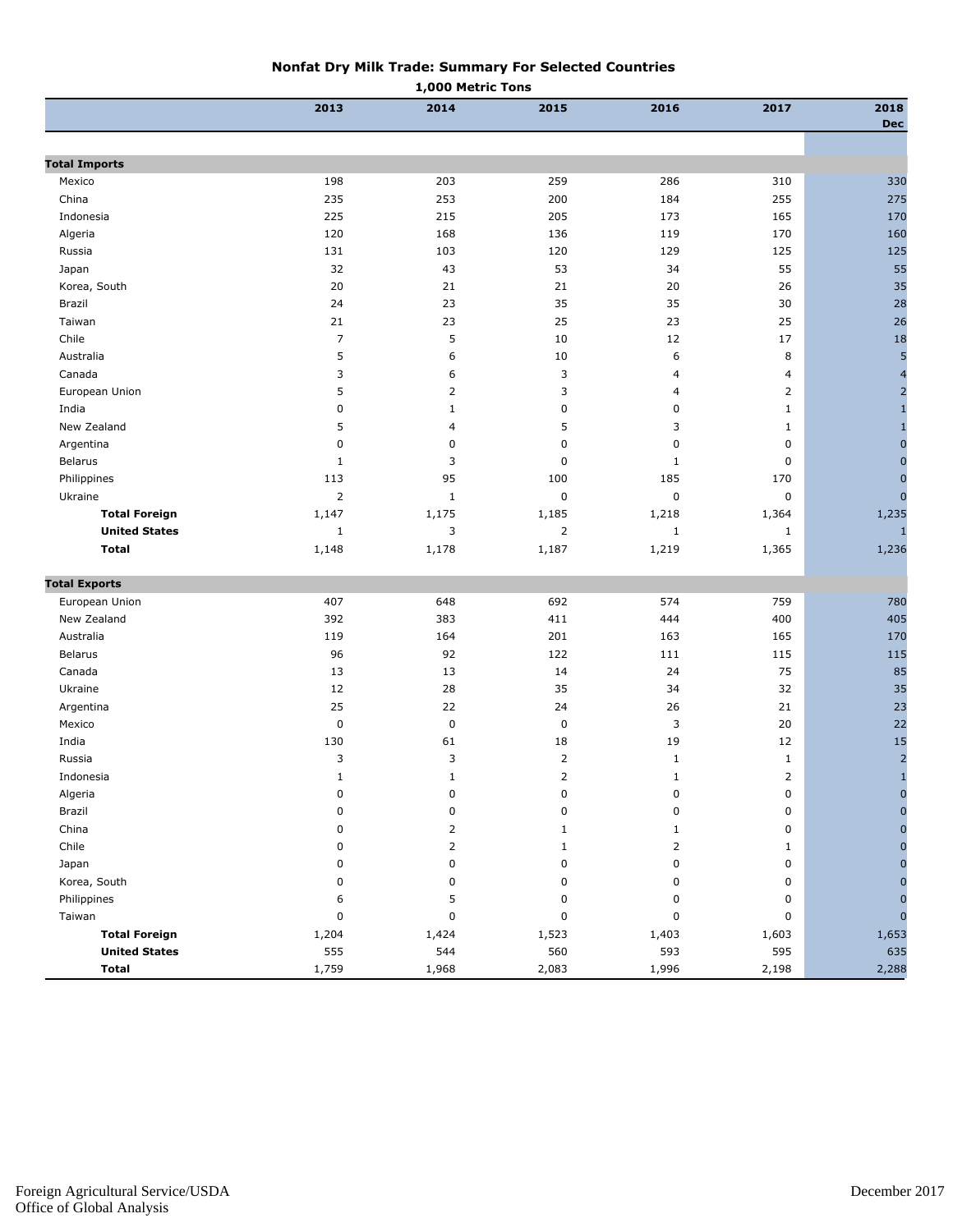| 1,000 Metric Tons             |       |       |       |       |       |                    |  |  |  |
|-------------------------------|-------|-------|-------|-------|-------|--------------------|--|--|--|
|                               | 2013  | 2014  | 2015  | 2016  | 2017  | 2018<br><b>Dec</b> |  |  |  |
|                               |       |       |       |       |       |                    |  |  |  |
| <b>Production</b>             |       |       |       |       |       |                    |  |  |  |
| Argentina                     | 277   | 258   | 252   | 157   | 146   | 160                |  |  |  |
| Brazil                        | 549   | 612   | 610   | 550   | 598   | 610                |  |  |  |
| China                         | 1,200 | 1,350 | 1,617 | 1,375 | 1,400 | 1,450              |  |  |  |
| European Union                | 667   | 720   | 710   | 720   | 725   | 740                |  |  |  |
| New Zealand                   | 1,300 | 1,460 | 1,380 | 1,330 | 1,380 | 1,390              |  |  |  |
| Others                        | 542   | 514   | 479   | 436   | 491   | 500                |  |  |  |
| <b>Total Foreign</b>          | 4,535 | 4,914 | 5,048 | 4,568 | 4,740 | 4,850              |  |  |  |
| <b>United States</b>          | 33    | 47    | 49    | 45    | 55    | 55                 |  |  |  |
| <b>Total</b>                  | 4,568 | 4,961 | 5,097 | 4,613 | 4,795 | 4,905              |  |  |  |
| <b>Total Dom. Consumption</b> |       |       |       |       |       |                    |  |  |  |
| Algeria                       | 170   | 180   | 214   | 222   | 245   | 280                |  |  |  |
| Brazil                        | 600   | 603   | 628   | 662   | 664   | 666                |  |  |  |
| China                         | 1,746 | 1,845 | 1,910 | 1,992 | 1,998 | 2,073              |  |  |  |
| European Union                | 296   | 331   | 314   | 345   | 336   | 343                |  |  |  |
| Indonesia                     | 121   | 123   | 116   | 122   | 127   | 130                |  |  |  |
| Others                        | 691   | 653   | 718   | 529   | 527   | 520                |  |  |  |
| <b>Total Foreign</b>          | 3,624 | 3,735 | 3,900 | 3,872 | 3,897 | 4,012              |  |  |  |
| <b>United States</b>          | 24    | 28    | 49    | 40    | 57    | 63                 |  |  |  |
| <b>Total</b>                  | 3,648 | 3,763 | 3,949 | 3,912 | 3,954 | 4,075              |  |  |  |

## **Whole Milk Powder Production And Consumption: Summary For Selected Countries**